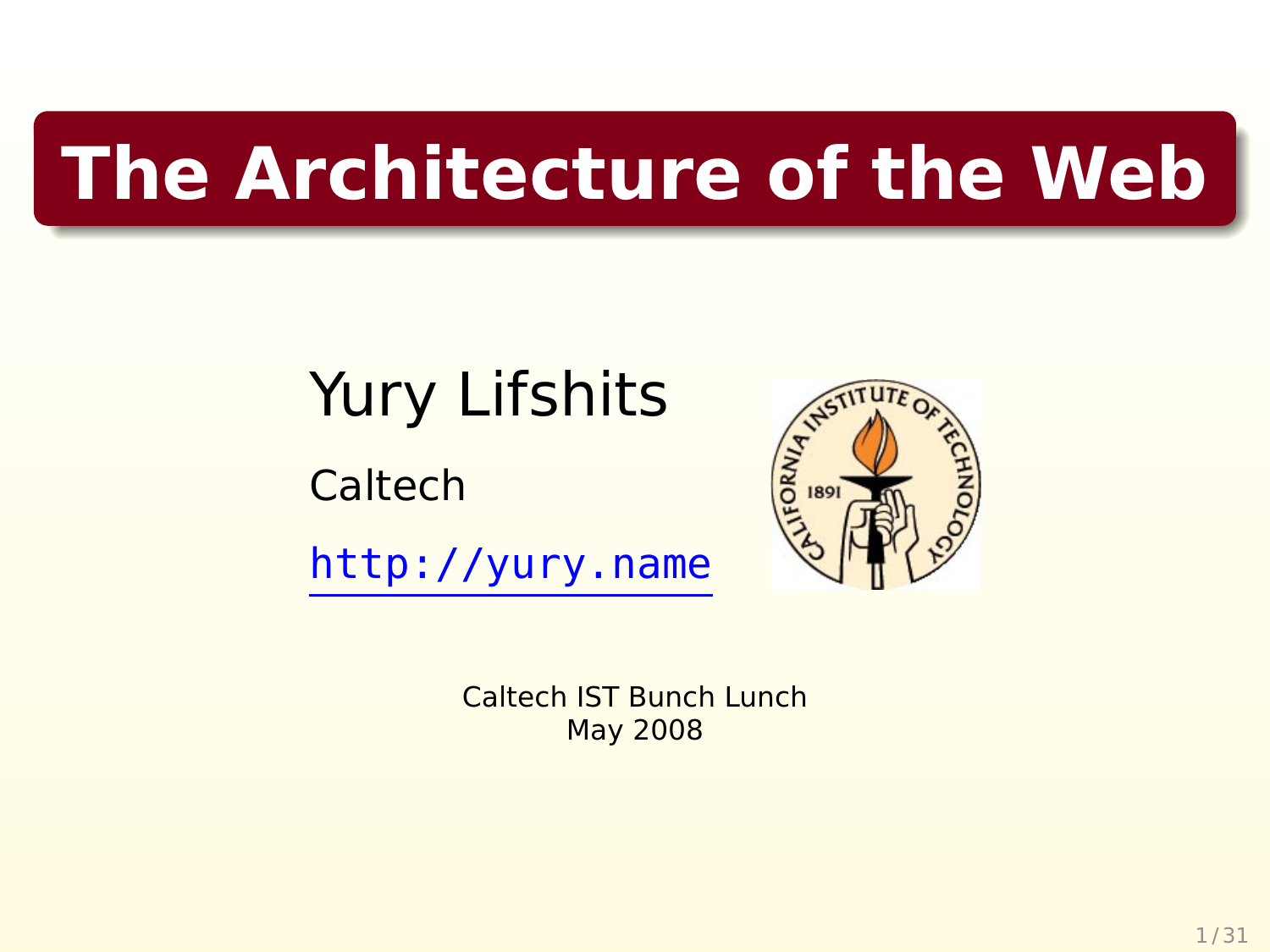#### **Wikipedia:** The Web is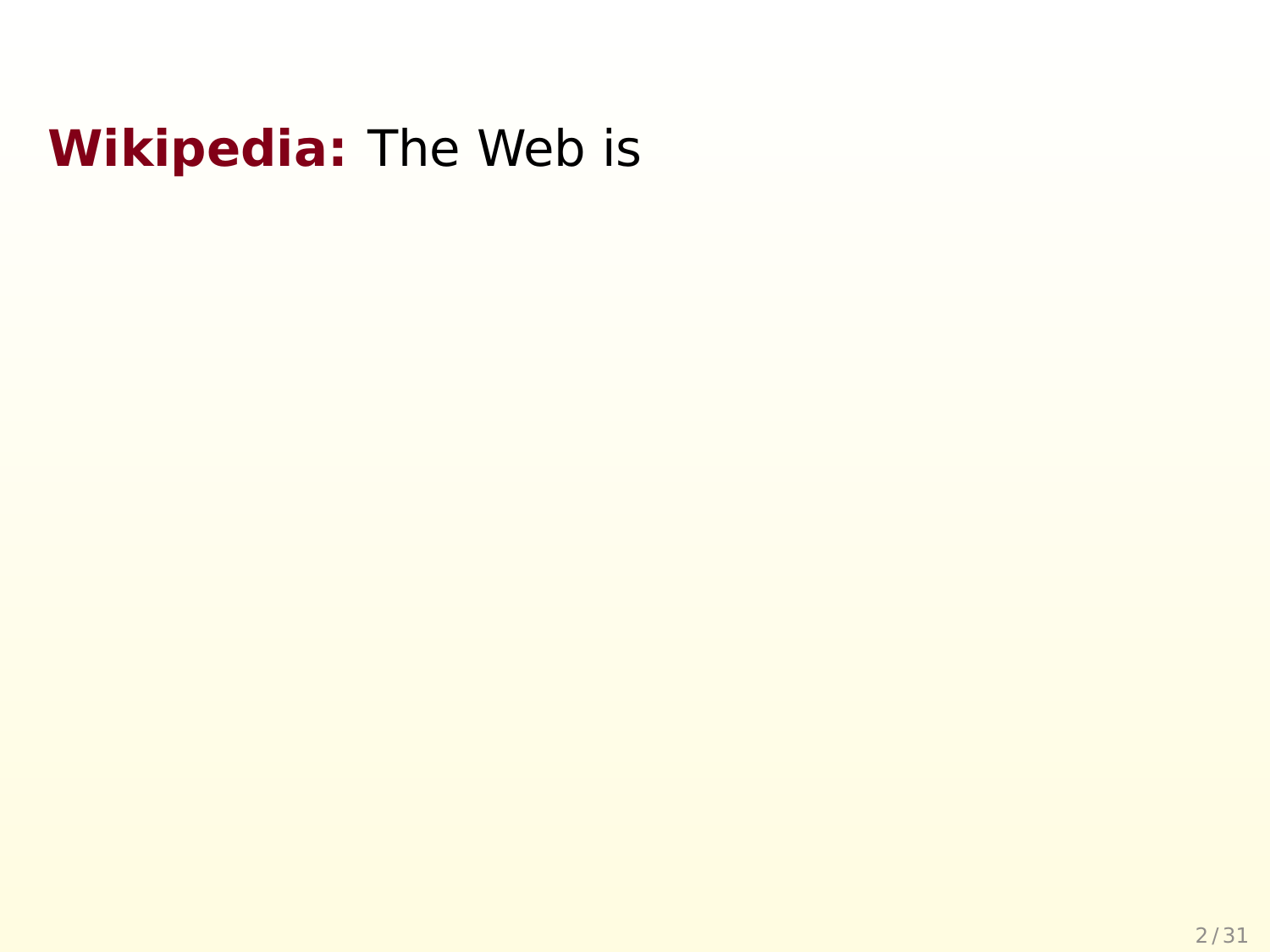**Wikipedia:** The Web is a system of interlinked hypertext documents accessed via the Internet.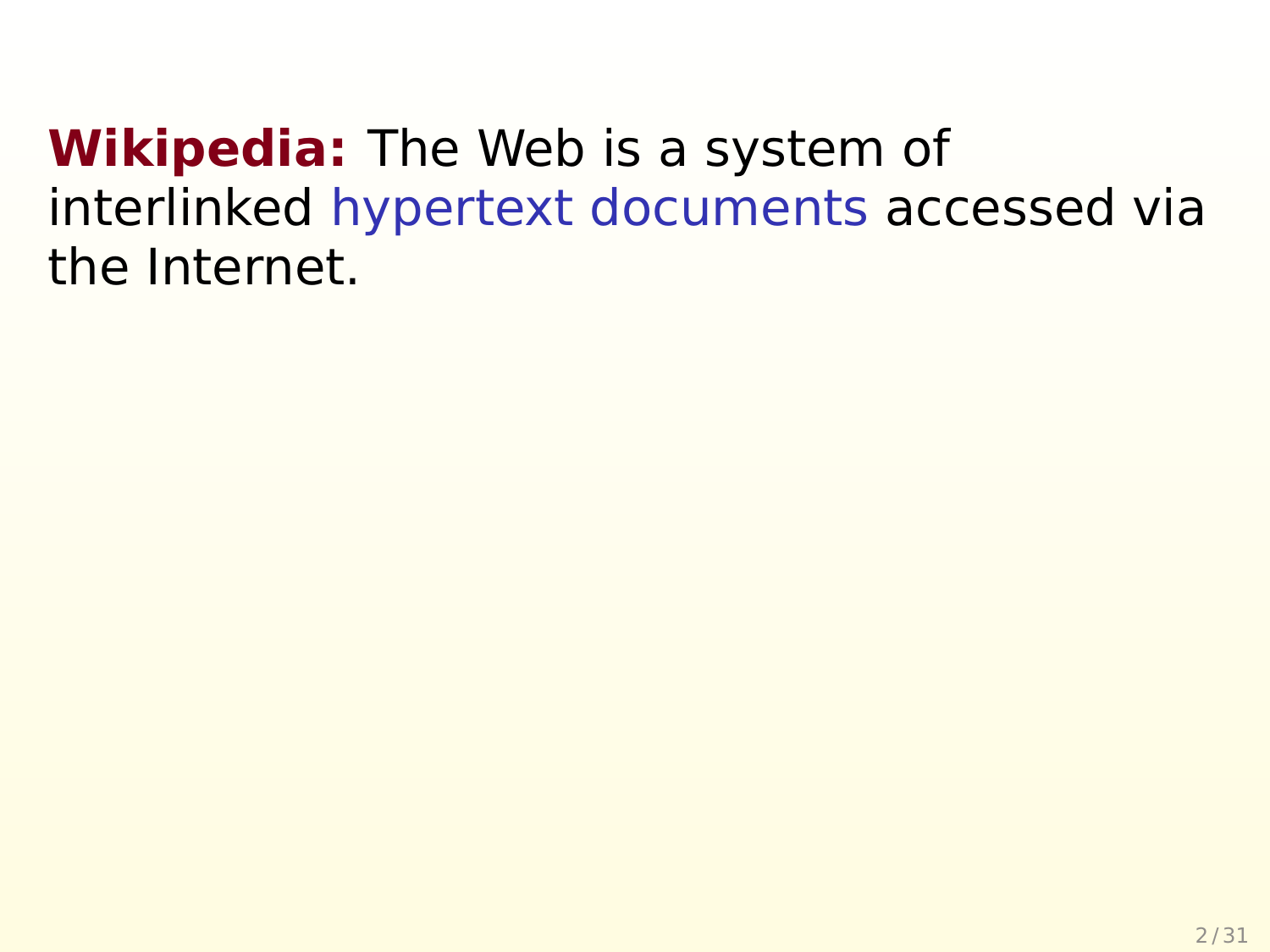**Wikipedia:** The Web is a system of interlinked hypertext documents accessed via the Internet.

The Web is changing!

**Modern Version:** The Web is a system of data, people and software connected via the Internet and mobile networks.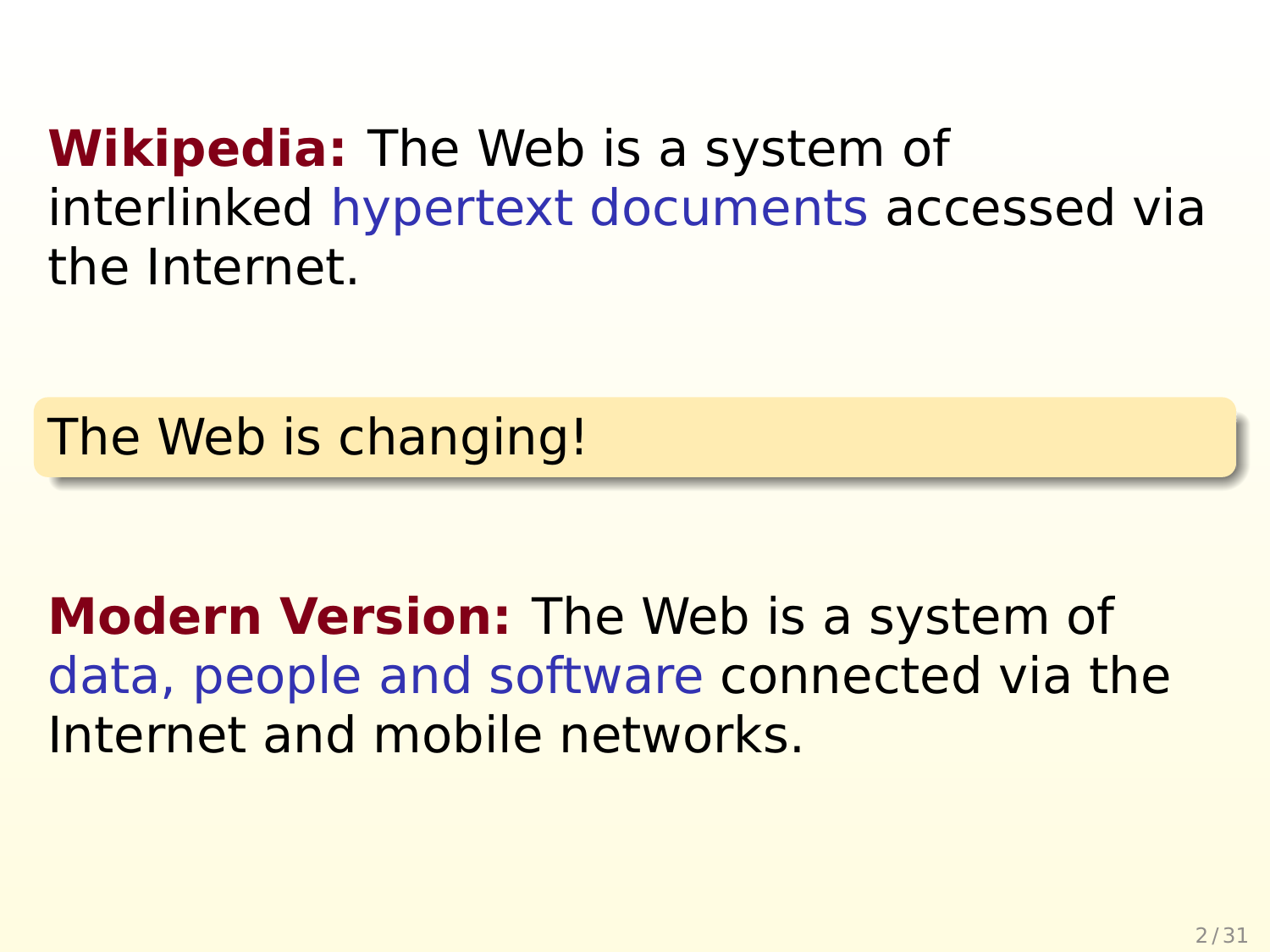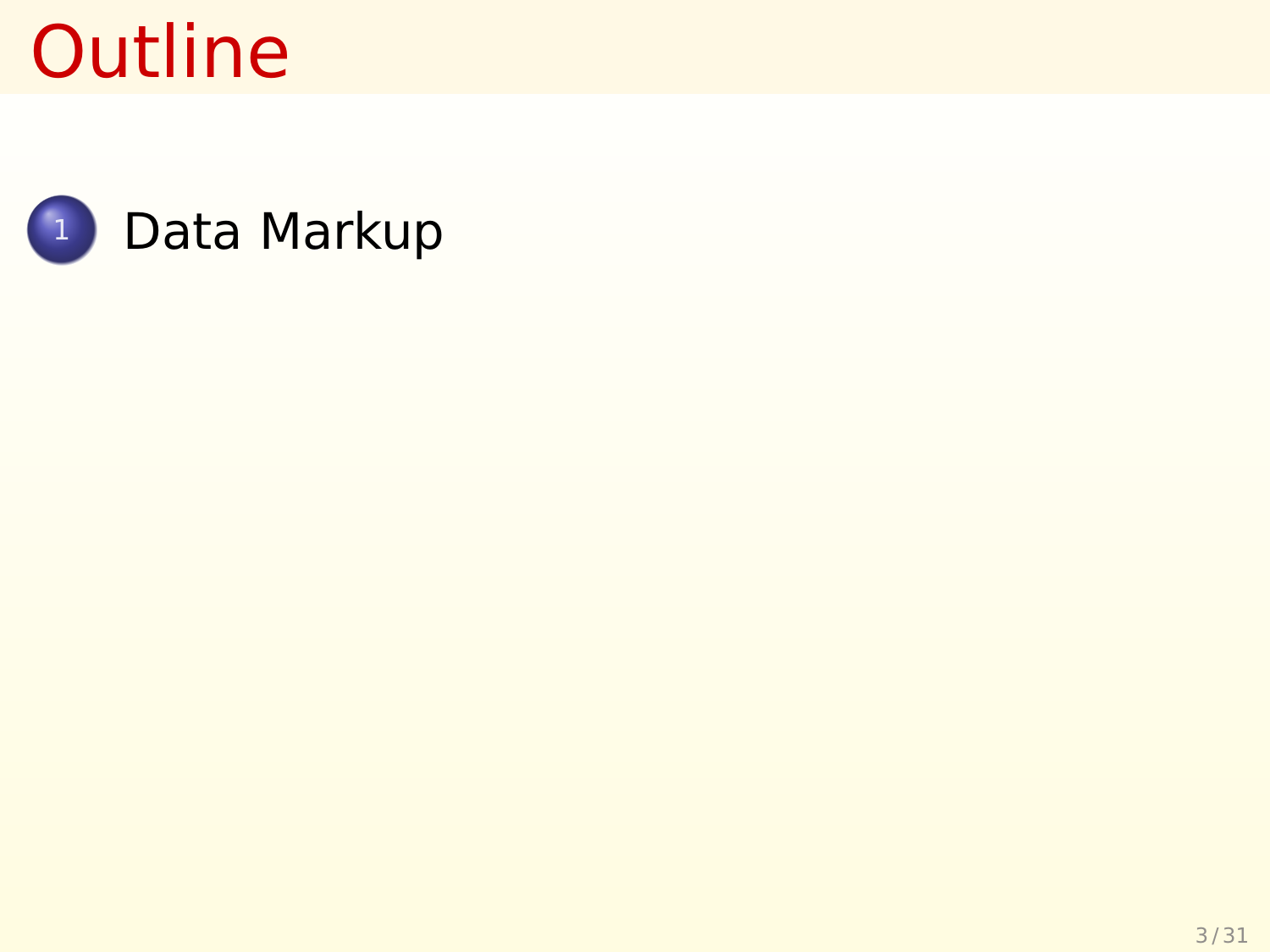- <sup>2</sup> [Linking the Web](#page-15-0)
	- **[Data Distribution](#page-18-0)**
	- **[Identity Management](#page-23-0)**
	- o [Widgets and APIs](#page-25-0)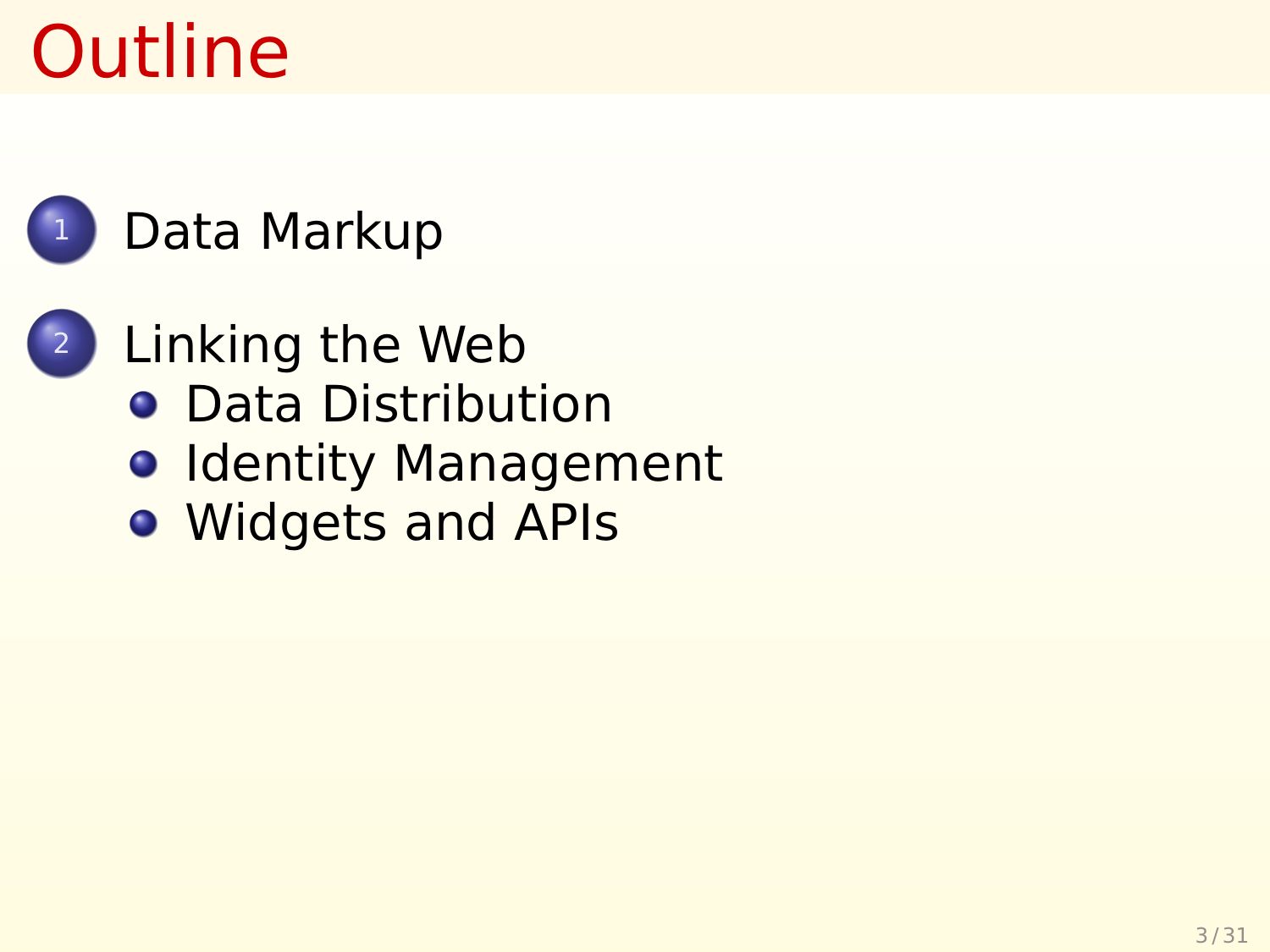- <sup>2</sup> [Linking the Web](#page-15-0)
	- **[Data Distribution](#page-18-0)**
	- **[Identity Management](#page-23-0)**
	- o [Widgets and APIs](#page-25-0)

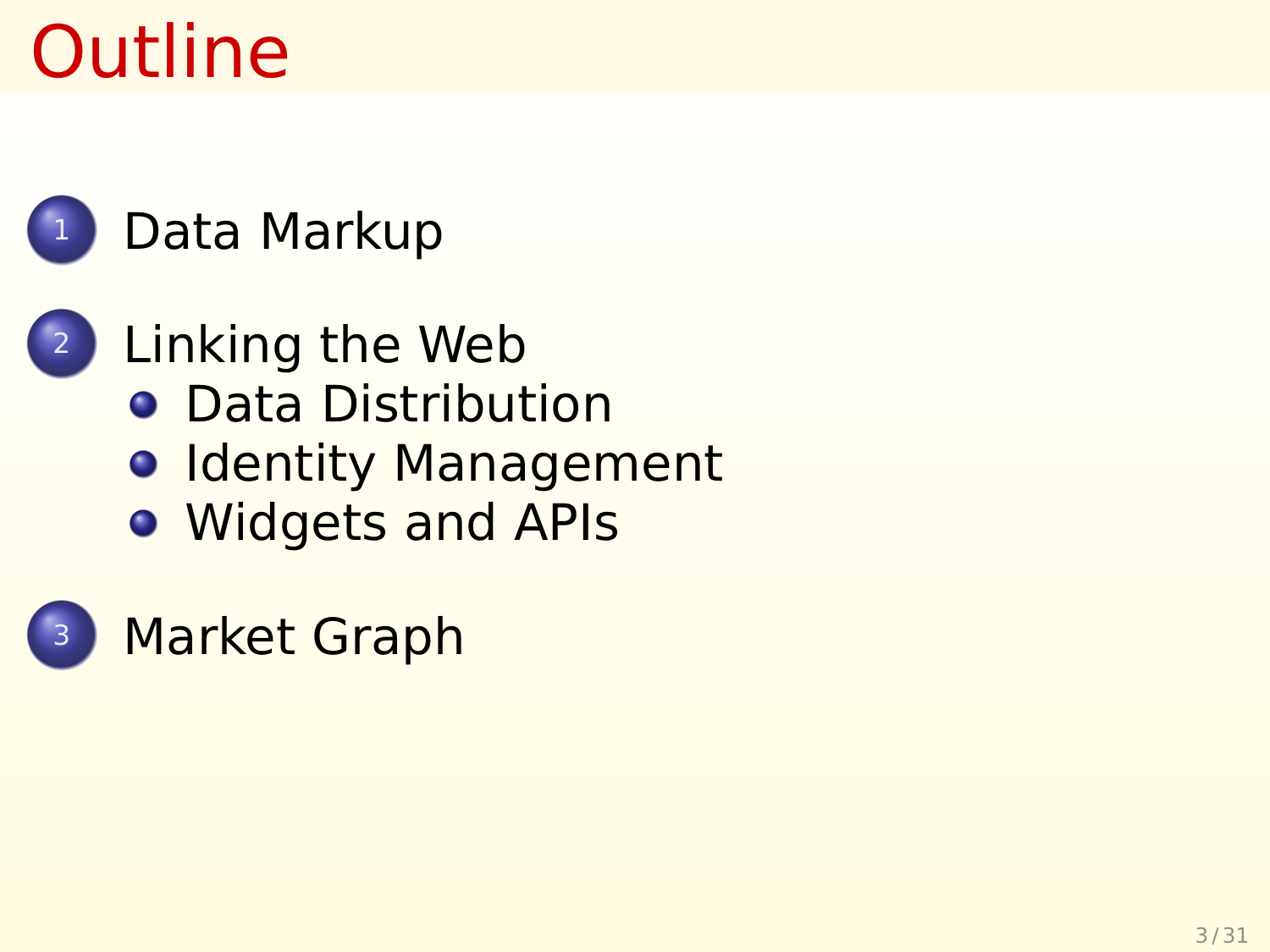- <sup>2</sup> [Linking the Web](#page-15-0)
	- **[Data Distribution](#page-18-0)**
	- **[Identity Management](#page-23-0)**
	- [Widgets and APIs](#page-25-0)
	- **[Market Graph](#page-28-0)**

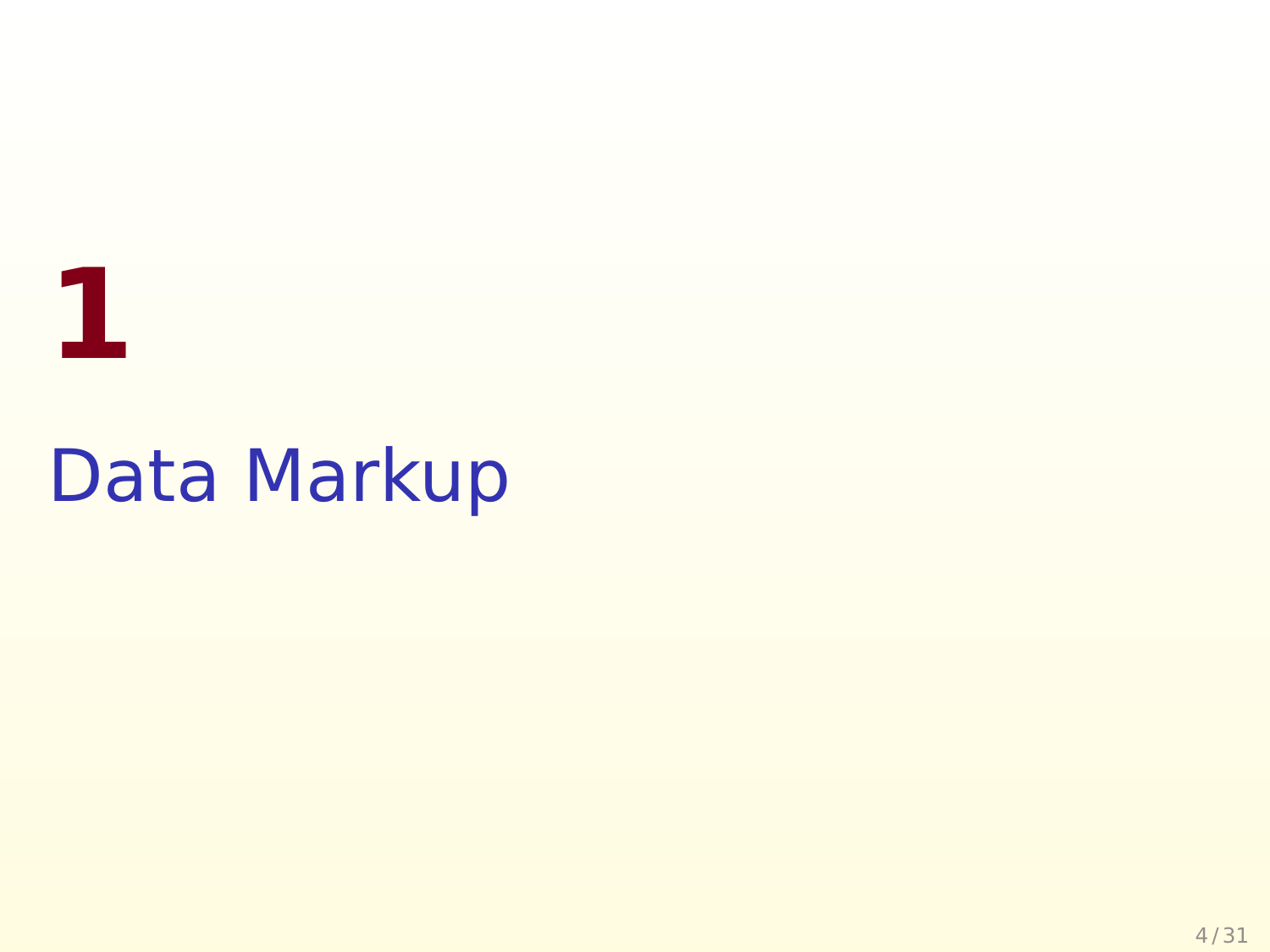### W3C Standards

- HTML, XHTML
- **o** CSS
- XML, RDF

```
<rdf:RDF
  xmlns:rdf="http://www.w3.org/1999/02/22-rdf-syntax-ns#"
  xmlns:dc="http://purl.org/dc/elements/1.1/">
        <rdf:Description
        rdf:about="http://en.wikipedia.org/wiki/Tony_Benn">
                <dc:title>Tony Benn</dc:title>
                <dc:publisher>Wikipedia</dc:publisher>
        </rdf:Description>
</rdf:RDF>
```
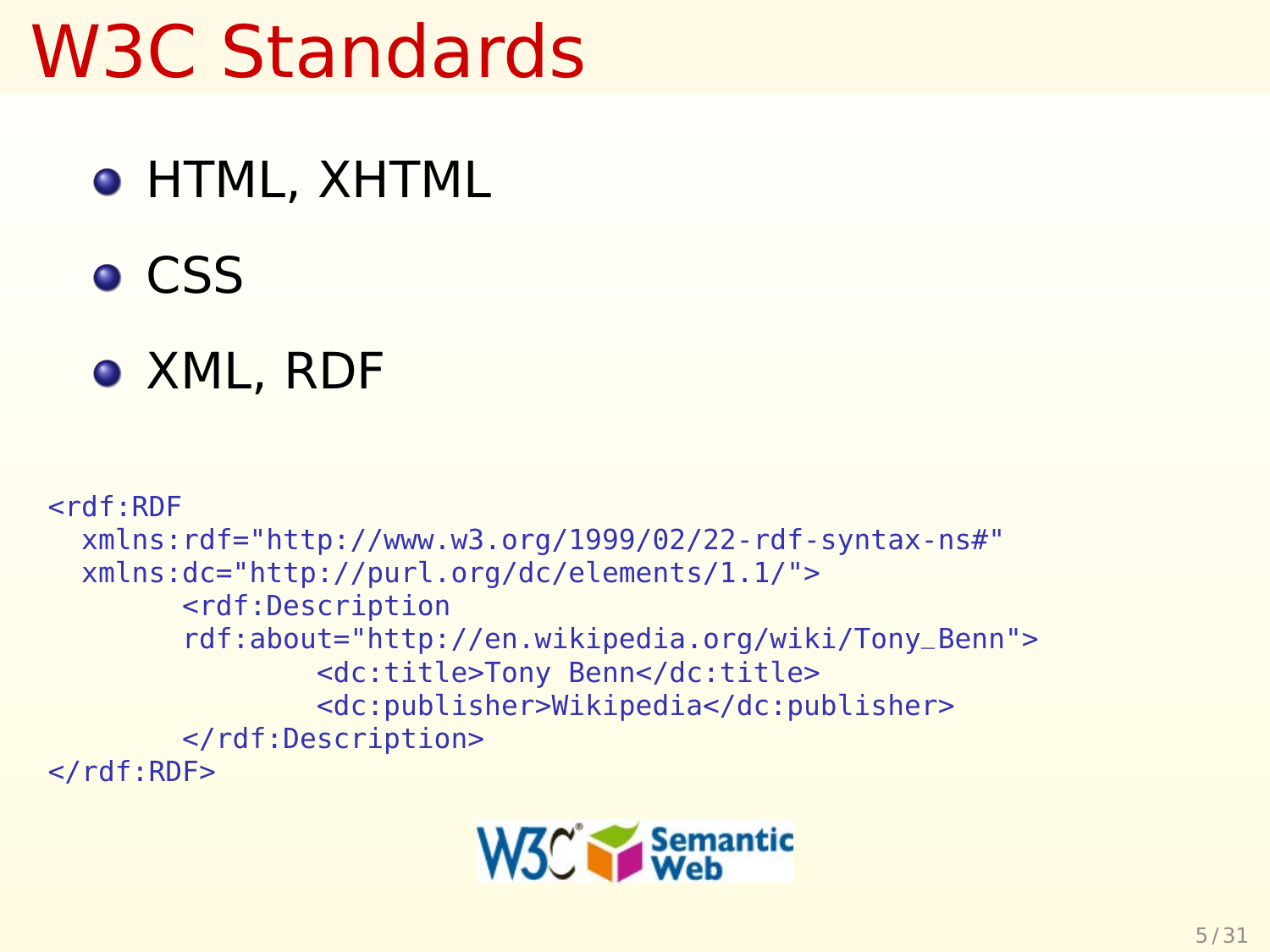### FOAF



- **•** Mission: creating machine-readable pages describing people, the links between them and the things they create and do
- **Started in 2000 by Libby Miller and Dan Brickley**
- **Tim Berners-Lee: FOAF is a basis for** Global Giant Graph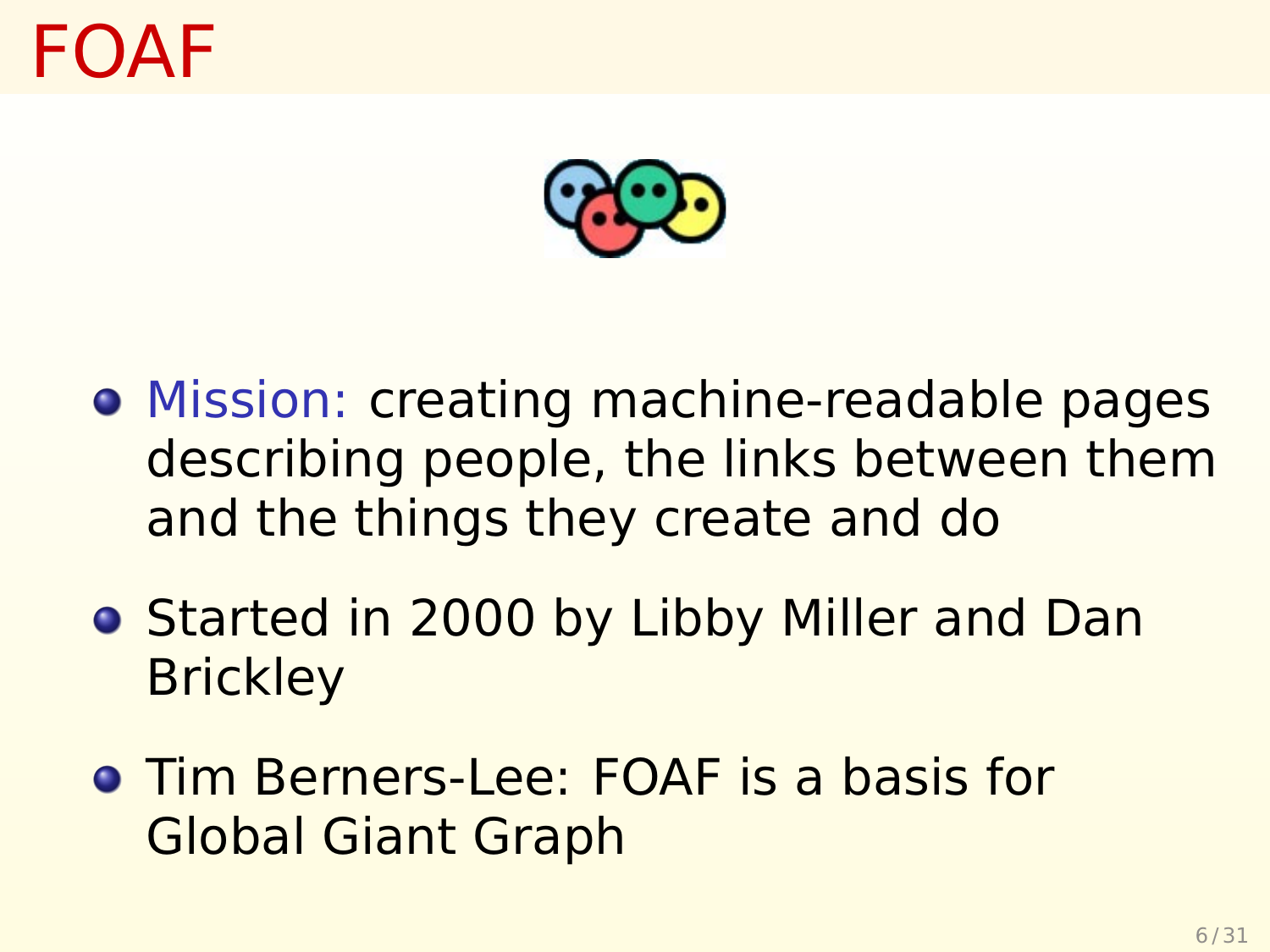### FOAF: Example

```
<rdf:RDF
  xmlns:rdf="http://www.w3.org/1999/02/22-rdf-syntax-ns#"
  xmlns:foaf="http://xmlns.com/foaf/0.1/"
  xmlns:rdfs="http://www.w3.org/2000/01/rdf-schema#">
  <foaf:Person rdf:about="#JW">
    <foaf:name>Jimmy Wales</foaf:name>
    <foaf:mbox rdf:resource="mailto:jwales@bomis.com" />
    <foaf:homepage rdf:resource="http://www.jimmywales.com/" />
    <foaf:nick>Jimbo</foaf:nick>
    <foaf:depiction
    rdf:resource="http://www.jimmywales.com/aus_img_small.jpg" />
    <foaf:interest>
      <rdf:Description rdf:about="http://www.wikimedia.org"
      rdfs:label="Wikipedia" />
    </foaf:interest>
    <foaf:knows>
      <foaf:Person>
        <foaf:name>Angela Beesley</foaf:name>
      </foaf:Person>
    </foaf:knows>
  </foaf:Person>
\lt/rdf:RDF
```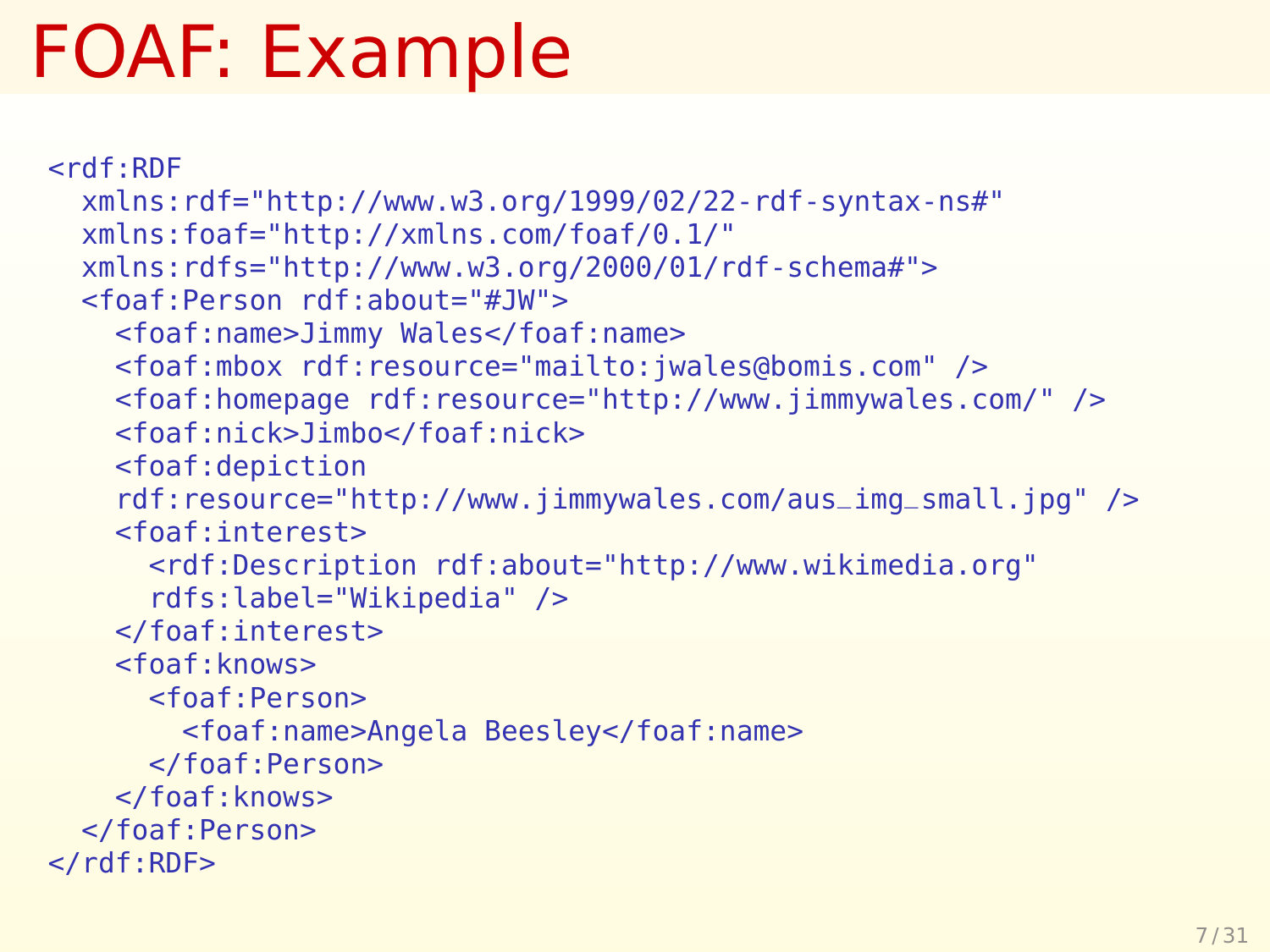### Microformats



- **Grassroots approach to Semantic Web**
- Notable microformats: hCalendar, hCard, hReview, hResume, XFN, XOXO

<http://tantek.com/presentations/2006/07/what-are-microformats/>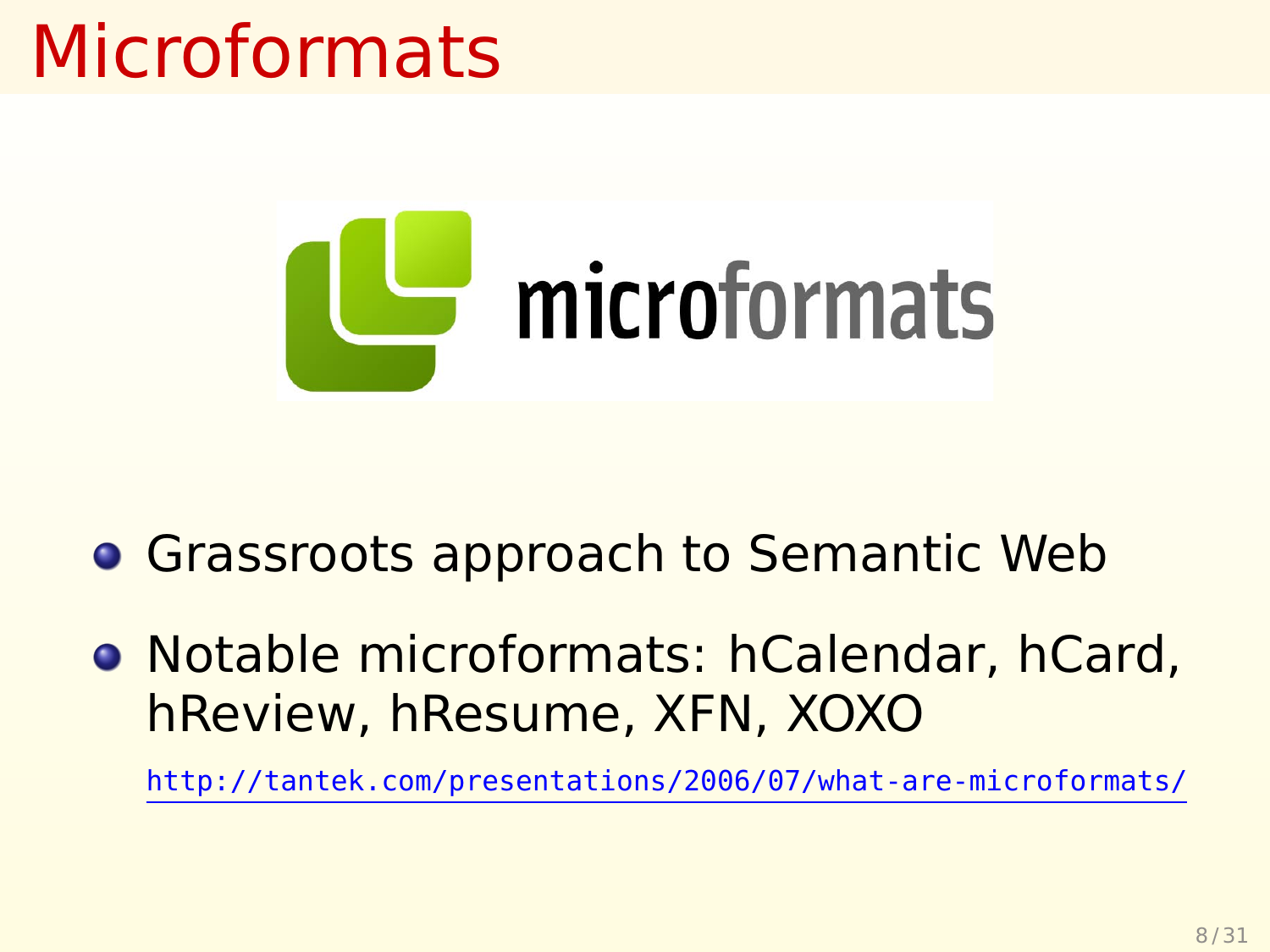### Microformat Example: hCard

```
<div class="vcard">
     <div class="fn">Joe Doe</div>
     <div class="org">The Example Company</div>
     <div class="tel">604-555-1234</div>
     <a class="url" href="http://example.com/"
     >http://example.com/</a>
 \langlediv>
```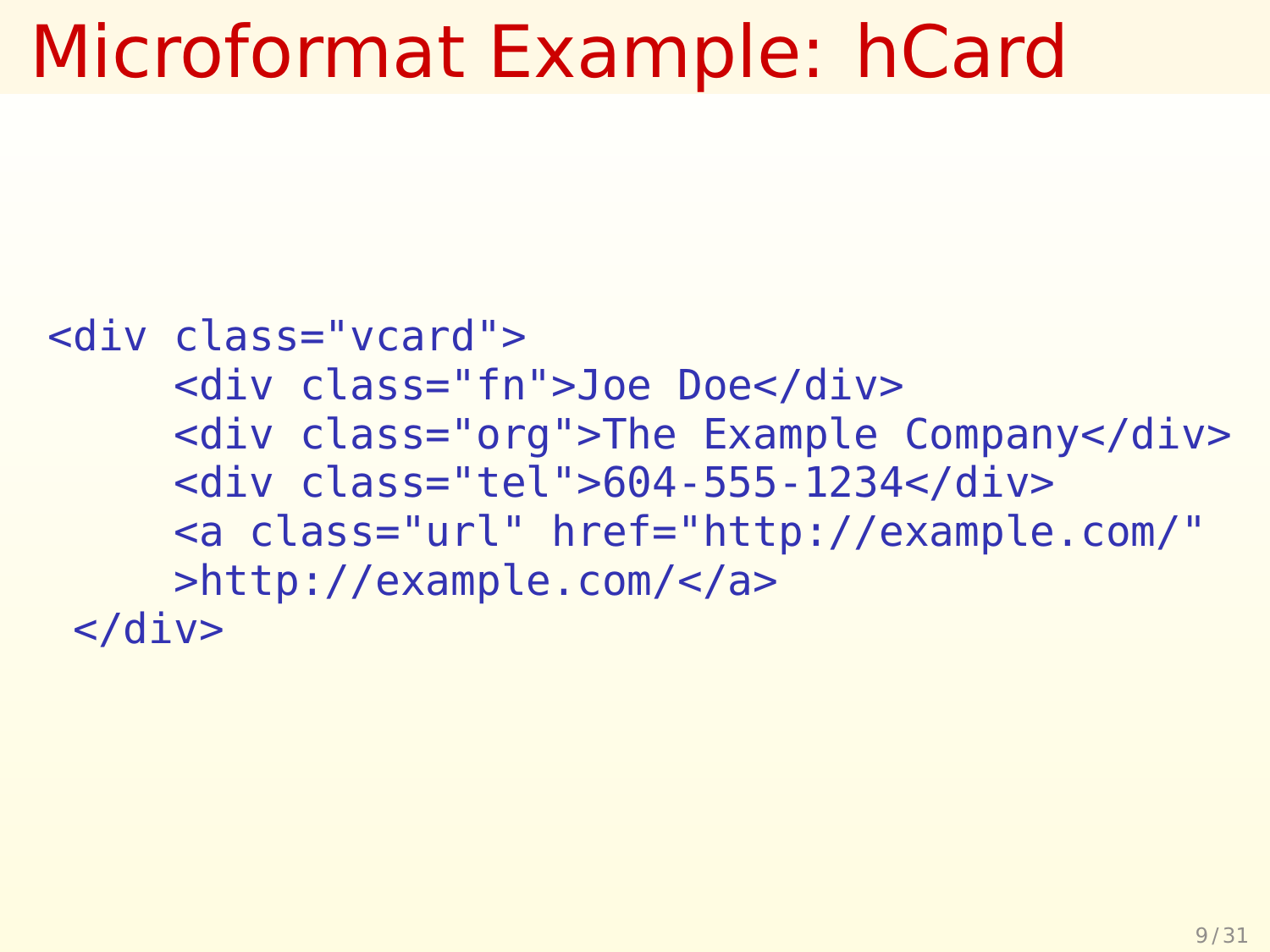### Social Graph API

#### Brad Fitzpatrick presents Social Graph API:

<http://www.youtube.com/watch?v=LabCylbapuM>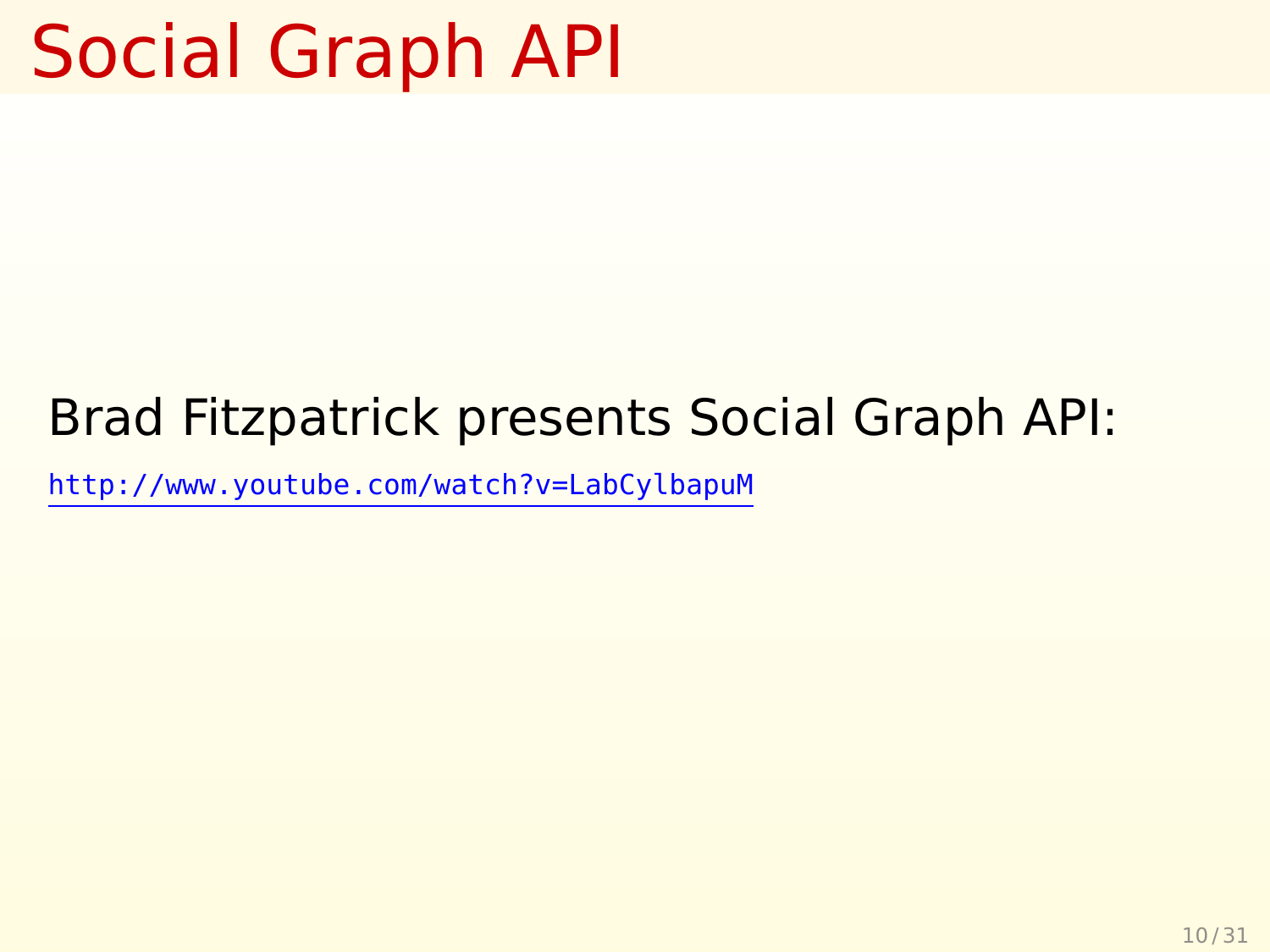# <span id="page-15-0"></span>**2** Linking the Web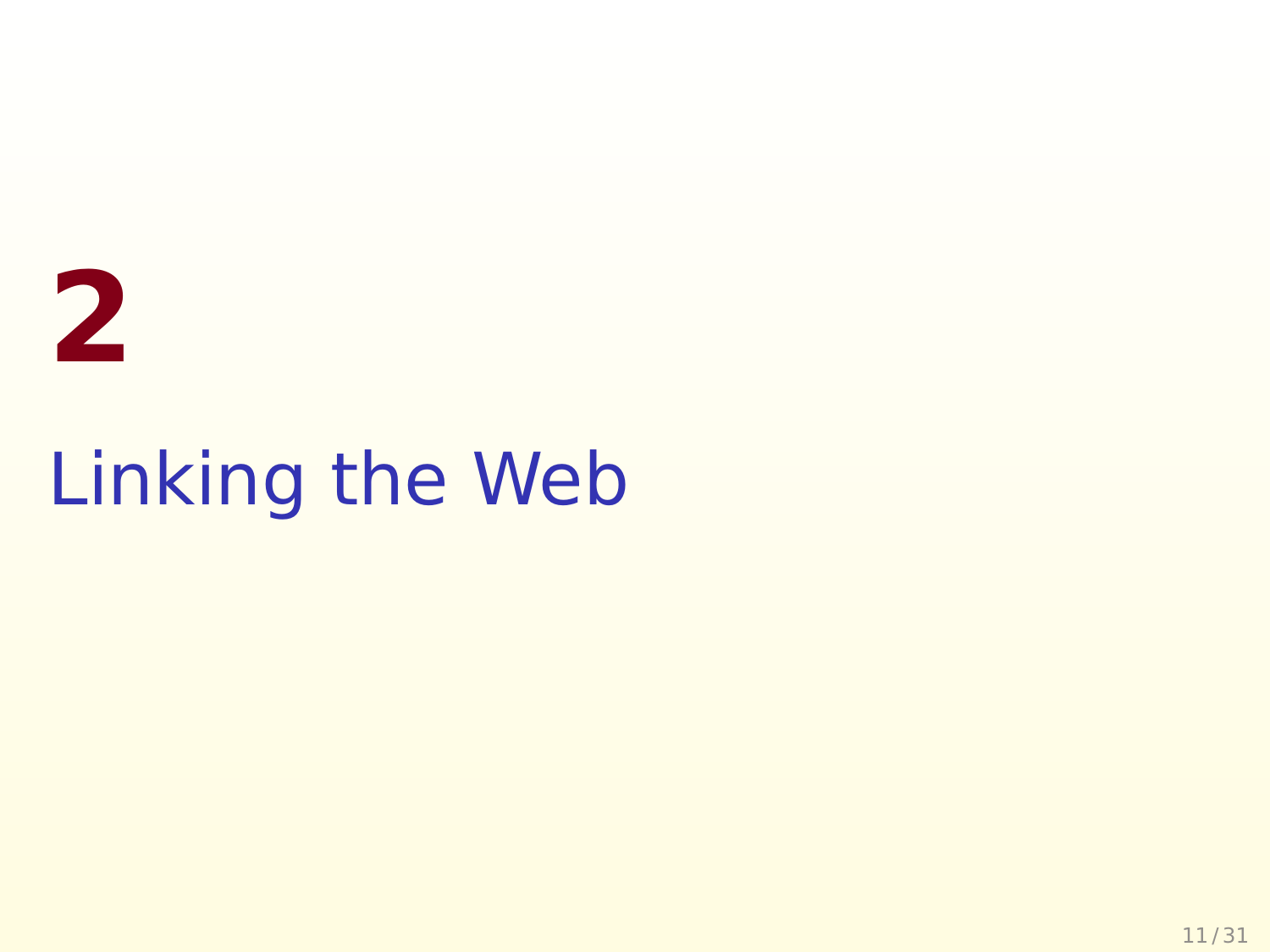### Types of Connections

#### **• Pointers (URL, XRI & XDI, Yahoo woelD)**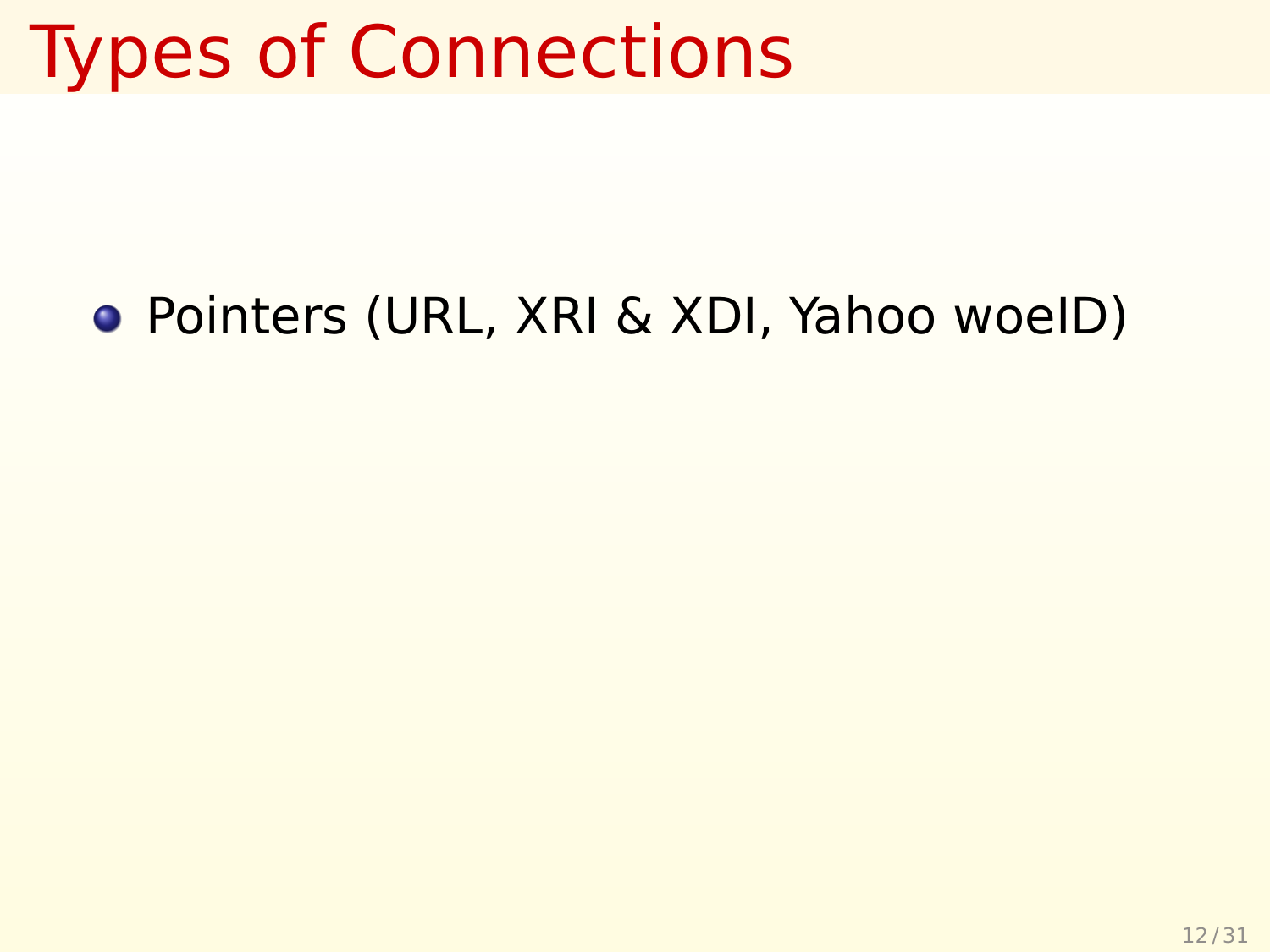### Types of Connections

- **Pointers (URL, XRI & XDI, Yahoo woelD)**
- **Data distribution**
- o Identity management
- Widgets and APIs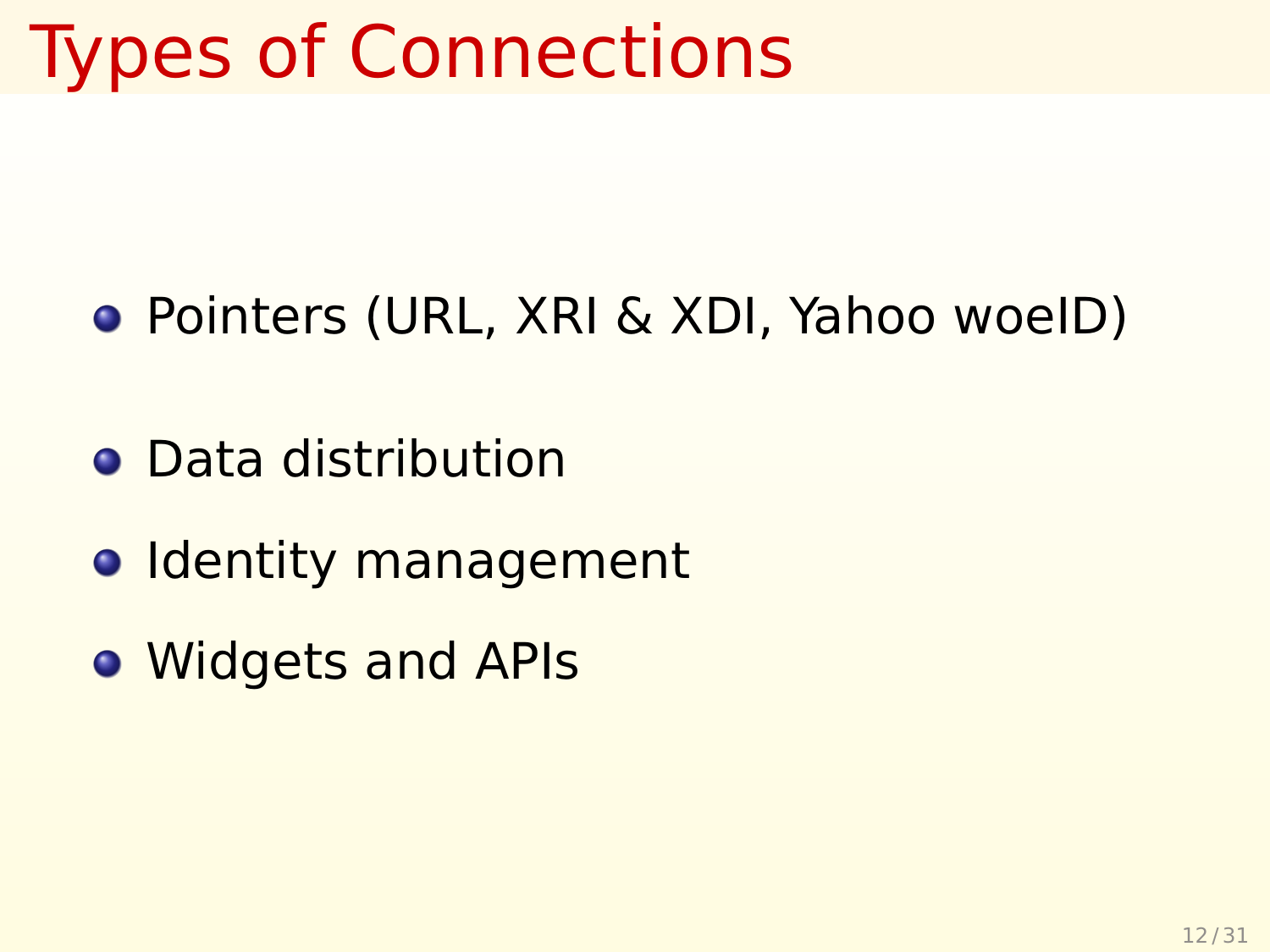**RSS** 

<span id="page-18-0"></span>

#### Full name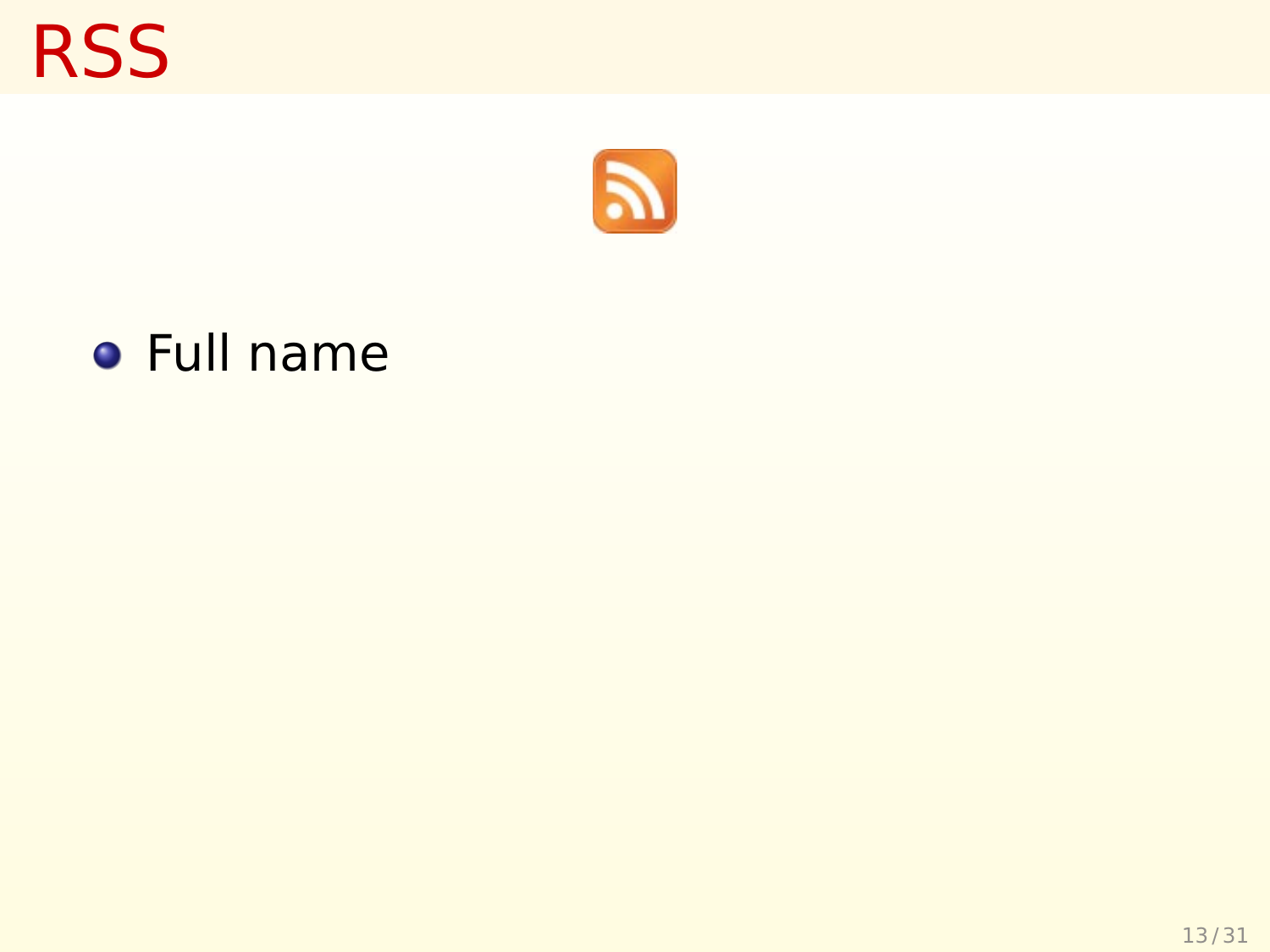### **RSS**



#### Full name

Really Simple Syndication RDF Site Summary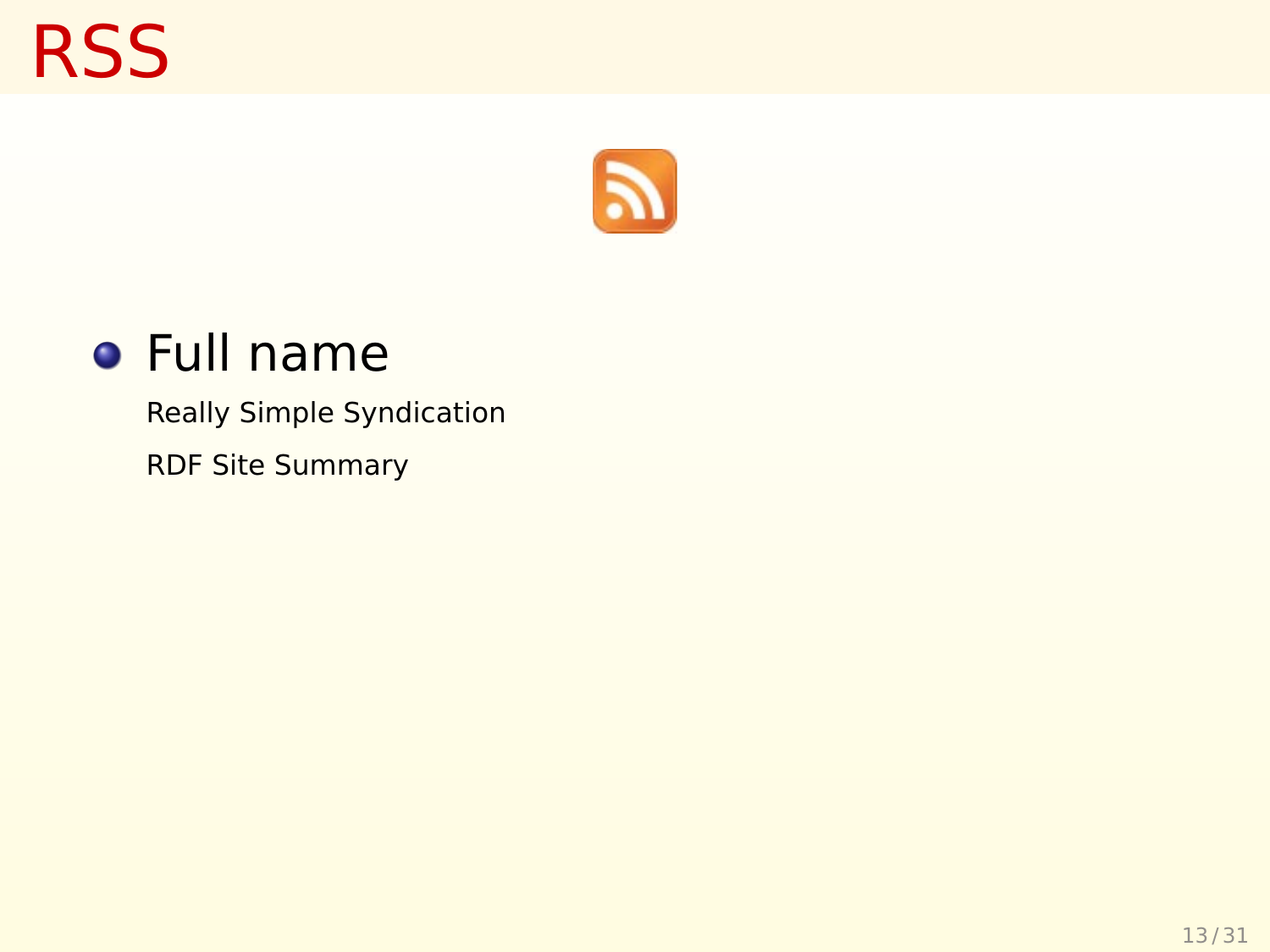### RSS



#### Full name

Really Simple Syndication RDF Site Summary

- **Started in 1999 by Ramanathan V. Guha**
- List of feeds: OPML
- **•** Attention profile: APML
- **Challenges: filtering, discovery, promotion**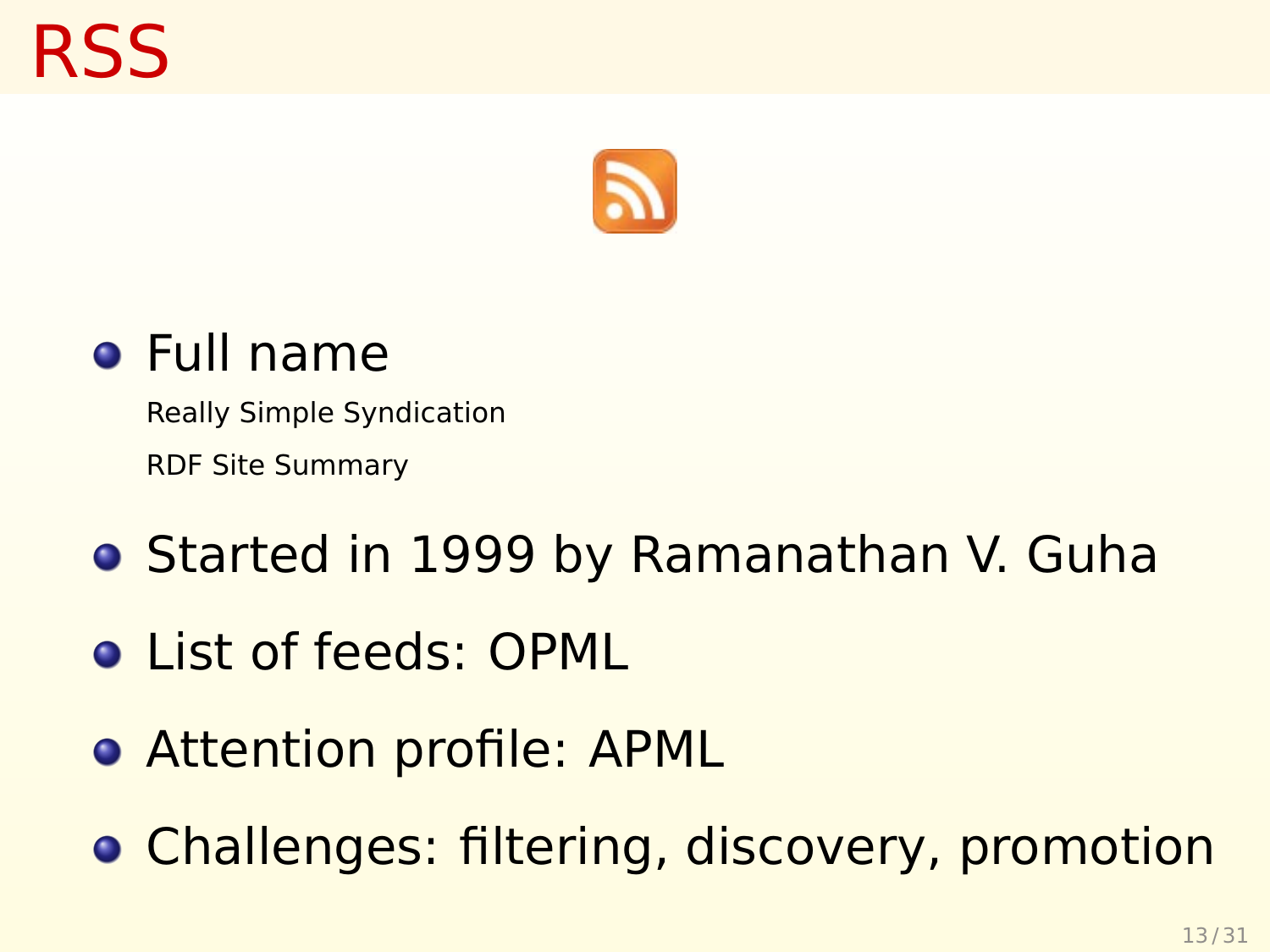## RSS Example

```
<?xml version="1.0"?> <rss version="2.0">
  <channel>
    <title>Lift Off News</title>
    <link>http://liftoff.msfc.nasa.gov/</link>
    <description>Liftoff to Space Exploration.</description>
    <language>en-us</language>
    <pubDate>Tue, 10 Jun 2003 04:00:00 GMT</pubDate>
    <lastBuildDate>Tue, 10 Jun 2003 09:41:01 GMT</lastBuildDate>
    <docs>http://blogs.law.harvard.edu/tech/rss</docs>
    <generator>Weblog Editor 2.0</generator>
    <managingEditor>editor@example.com</managingEditor>
    <webMaster>webmaster@example.com</webMaster>
    <ttl>5</ttl>
```

```
<item>
  <title>Star City</title>
  <link>http://liftoff.msfc.nasa.gov/news/2003/news.asp</link>
  <description>How do Americans get ready to work with Russians
  aboard the International Space Station? They take a crash
  course in culture, language and protocol at Russia's
  Star City.</description>
  <pubDate>Tue, 03 Jun 2003 09:39:21 GMT</pubDate>
  <guid>http://liftoff.msfc.nasa.gov/2003/06/03.html#item573</guid>
</item>
```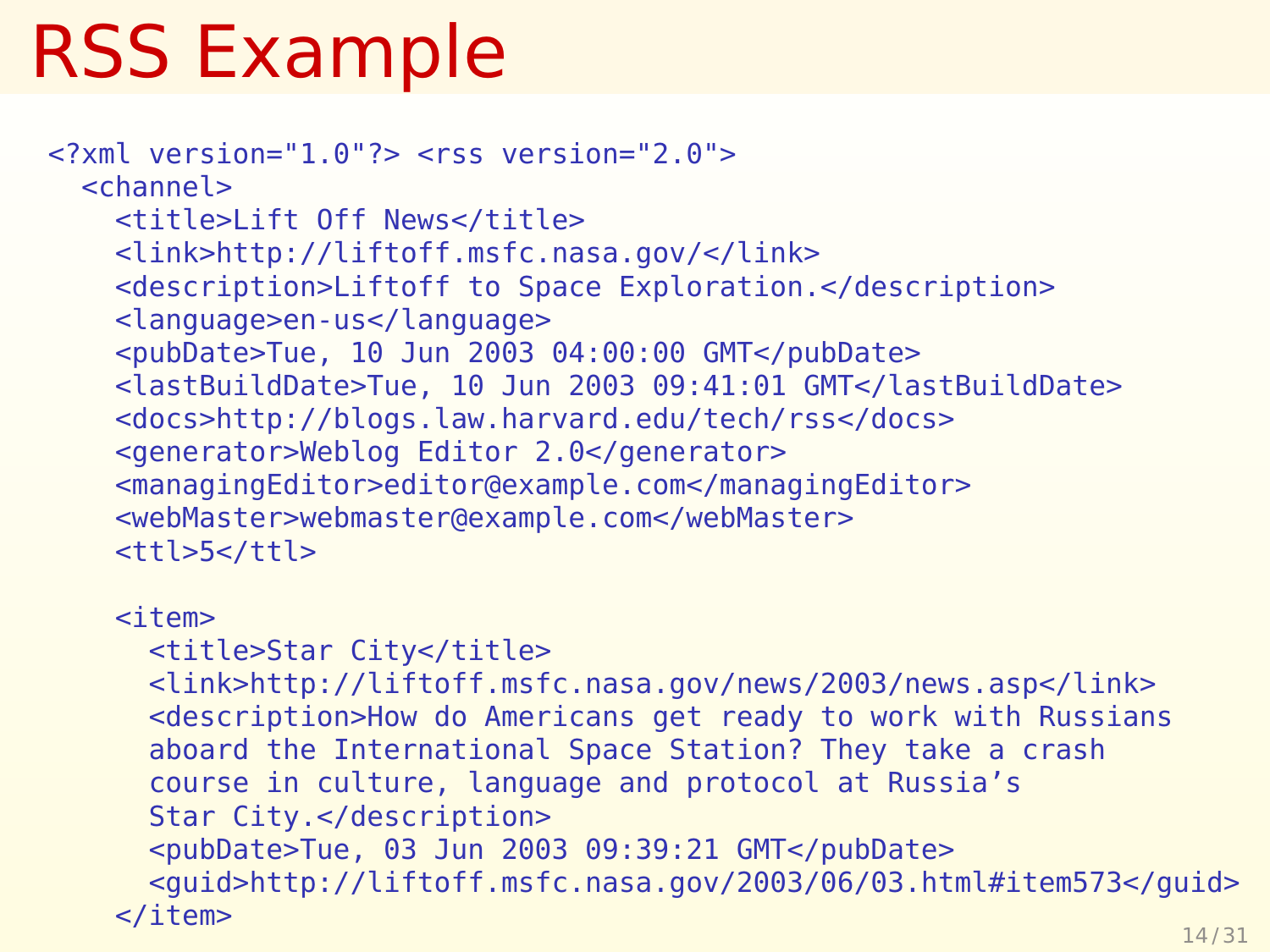### Viral Propagation

- Digg, Yahoo! Buzz
- Del.icio.us, Stumbleupon
- **Social news feeds (Facebook news,** FriendFeed)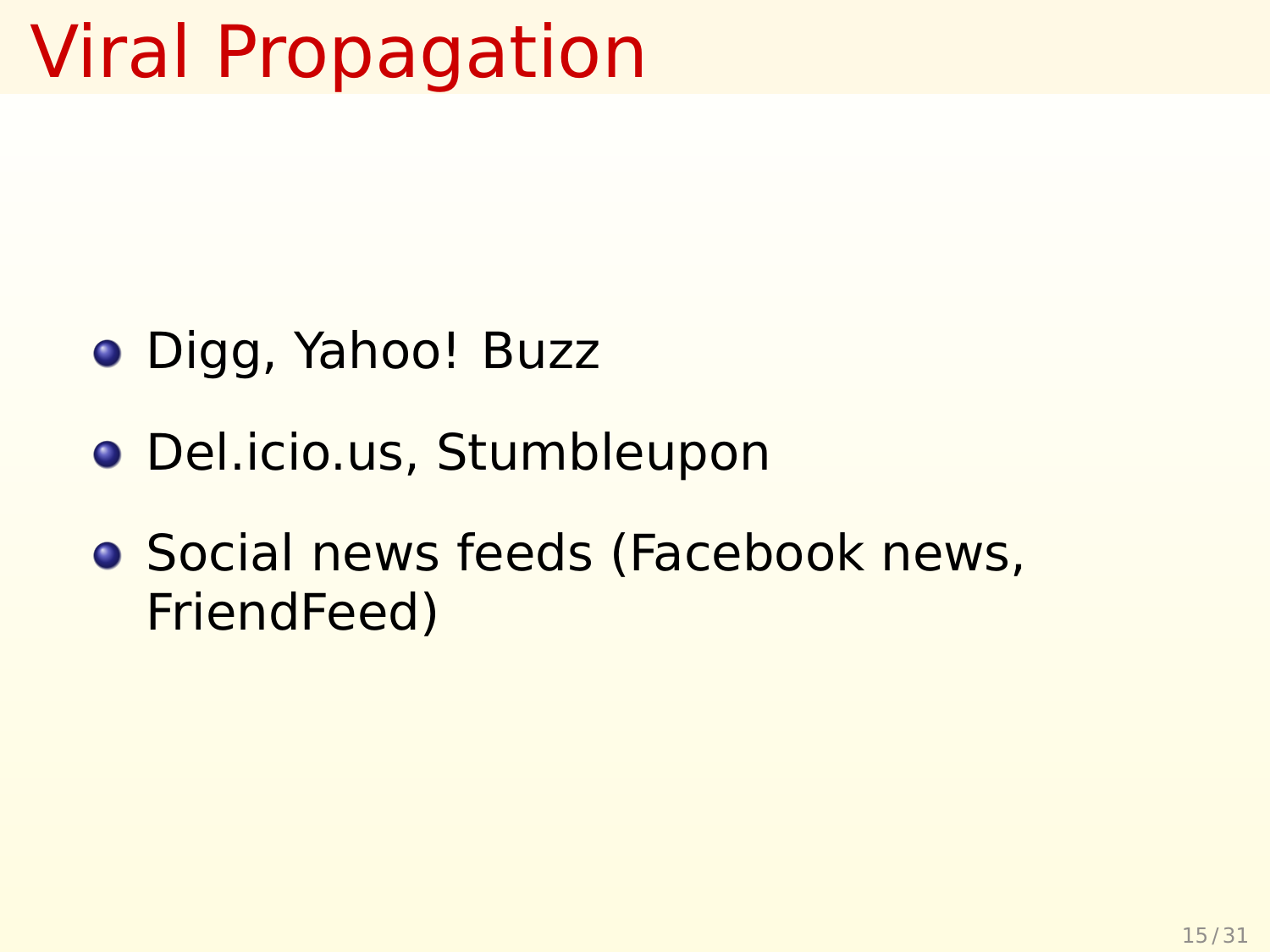### OpenId



- **Glossary: identity provider, relying party**
- 2005: Started by Brad Fitzpatrick in LiveJournal project
- <span id="page-23-0"></span>**• 2007: OpenID Foundation**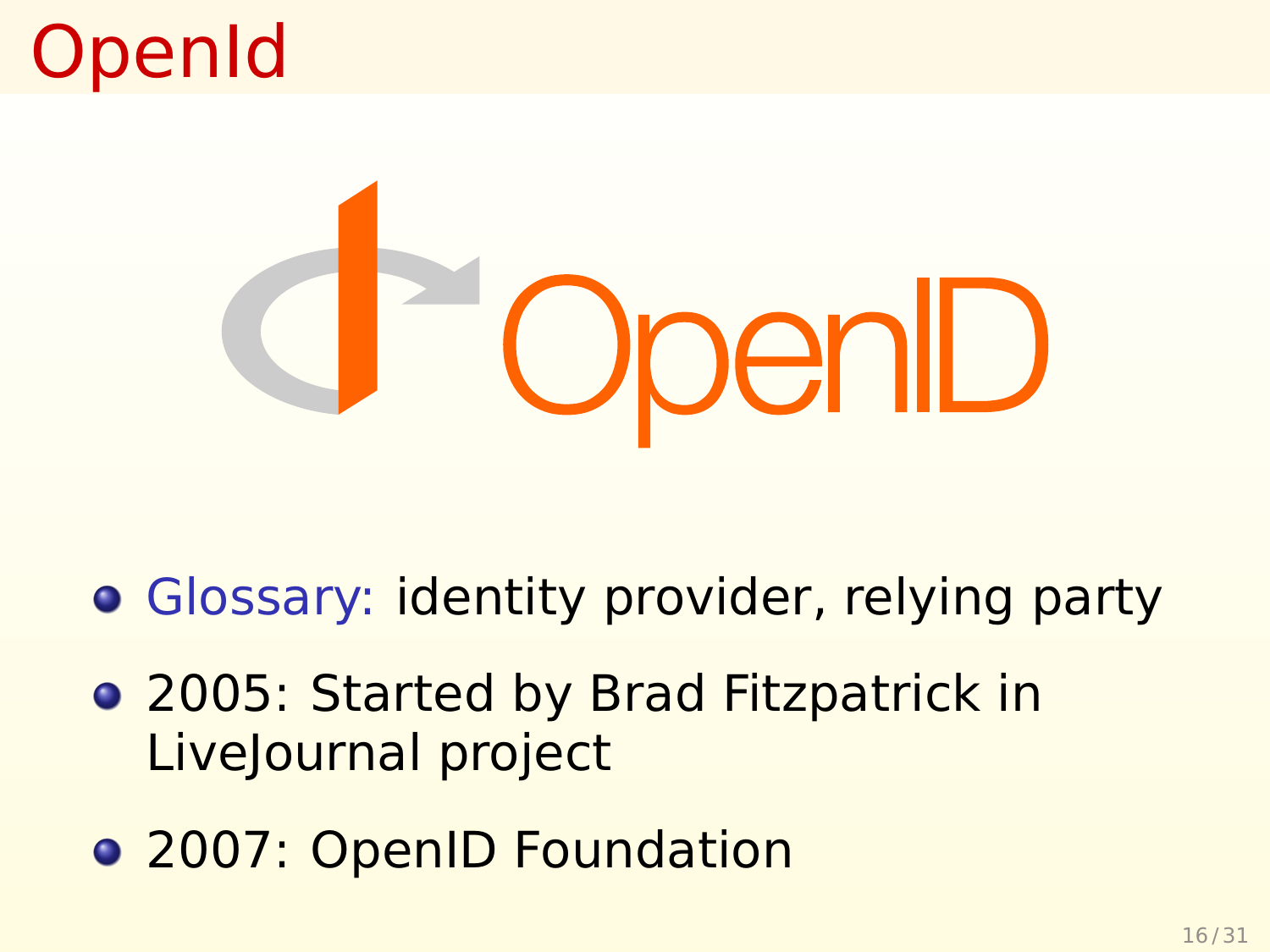### OAuth



- **Open standard for access delegation**
- **Started in November 2006, first draft in** October 2007
- **Glossary: User, Consumer, Service** Provider, Protected Resources
- **Challenges: phishing attack, DoS attack**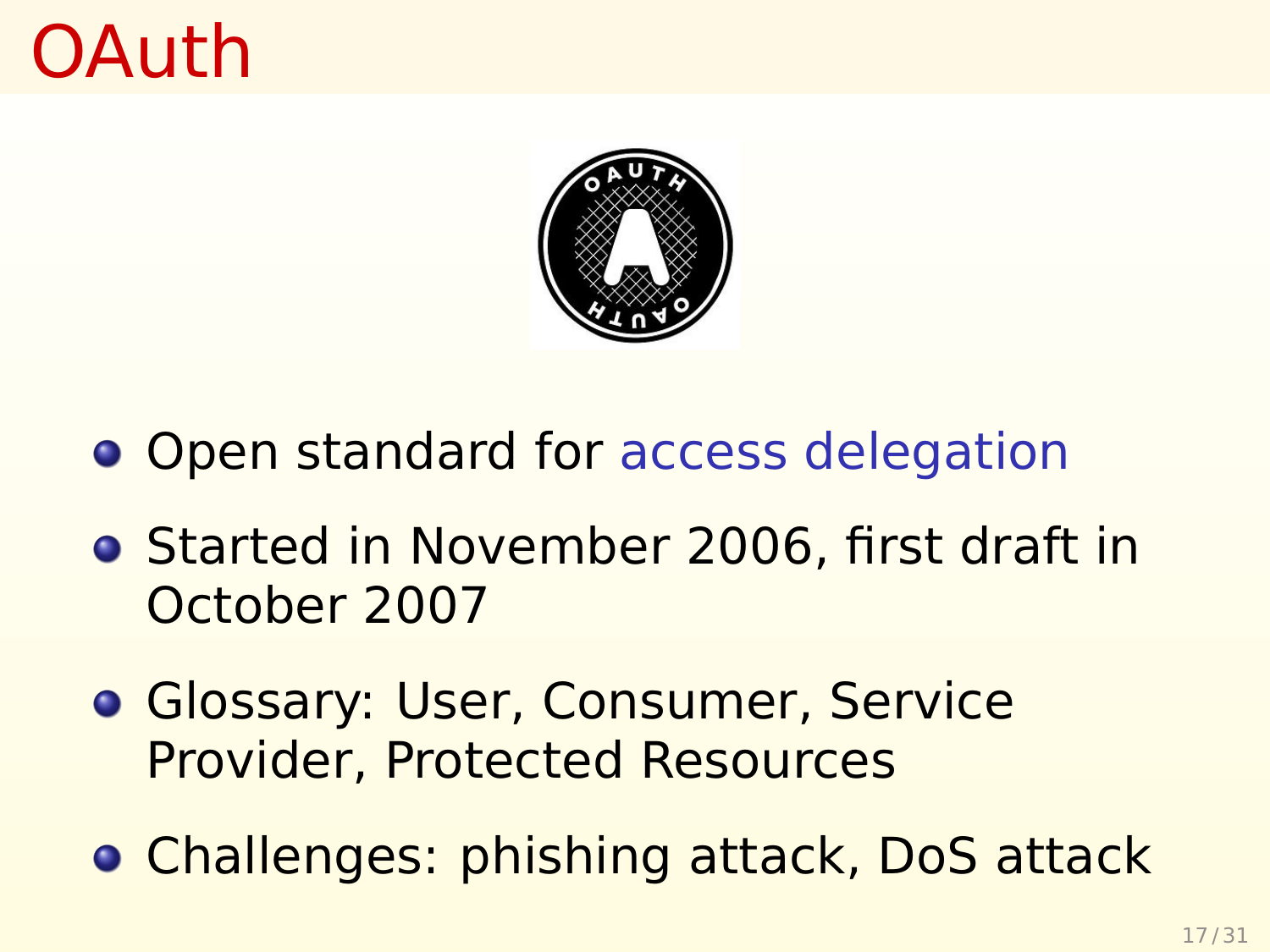### Facebook Platform

- A framework for creating third-party applications that interact with core Facebook features. Launched in May 2007
- **•** Interface (API), Query (FQL), Markup (FBML)
- <span id="page-25-0"></span>Anatomy: about, left nav, Facebook canvas pages, profile box, profile action links, privacy settings, news feed, alerts, message attachments, requests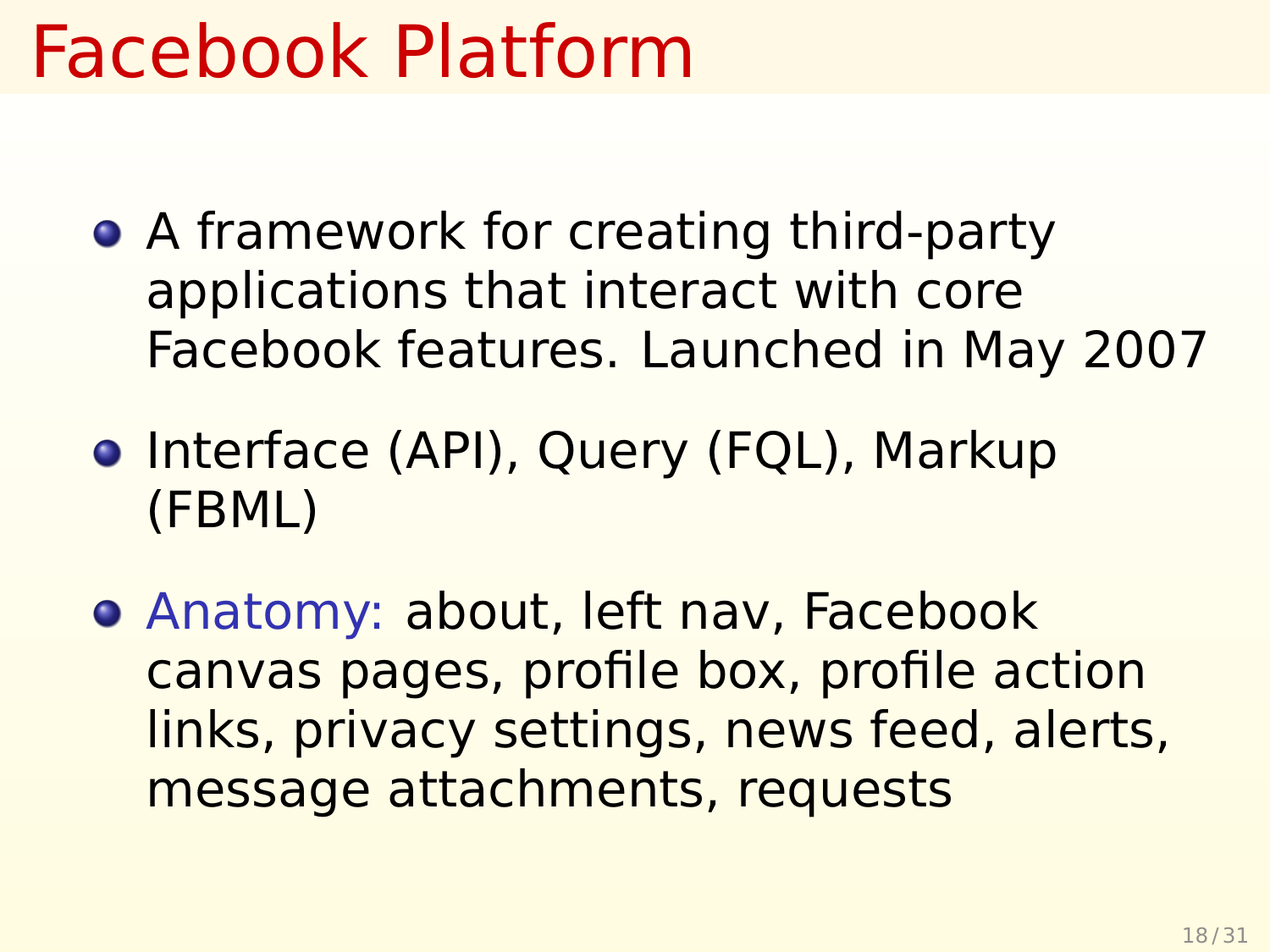### Other Application Platforms

- OpenSocial, FriendConnect, Y!OS
- **•** Firefox extensions and userscripts (via GreaseMonkey)
- iPhone OS
- **iGoogle, Netwibes, Yahoo Pipes**
- Wordpress & Drupal, Salesforce.com,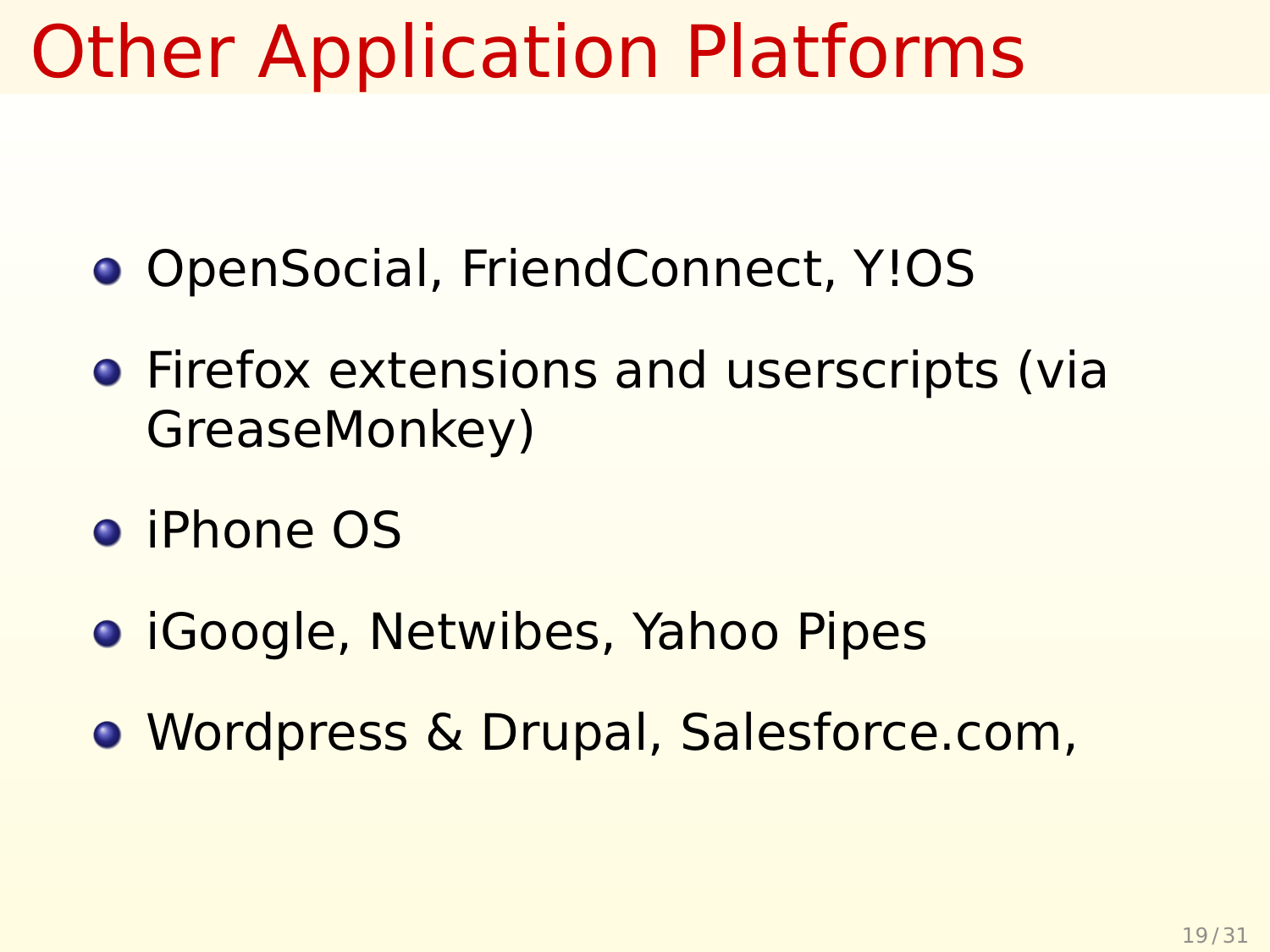- Google AJAX Search API, Yahoo Search API, Yahoo SearchMonkey
- **MySpace Data Availability,** FacebookConnect
- Yelp API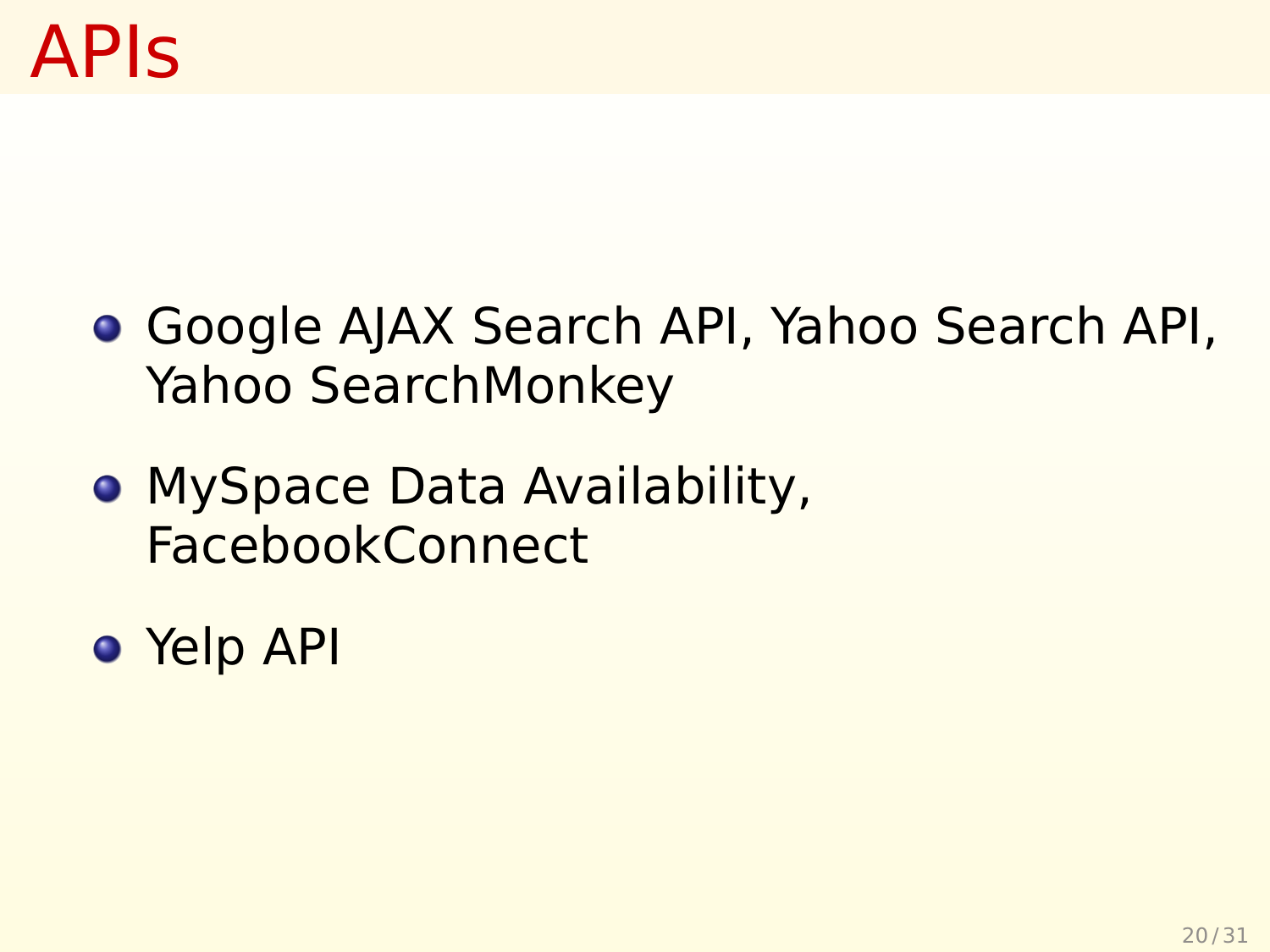

# <span id="page-28-0"></span>Ongoing Project: Market Graph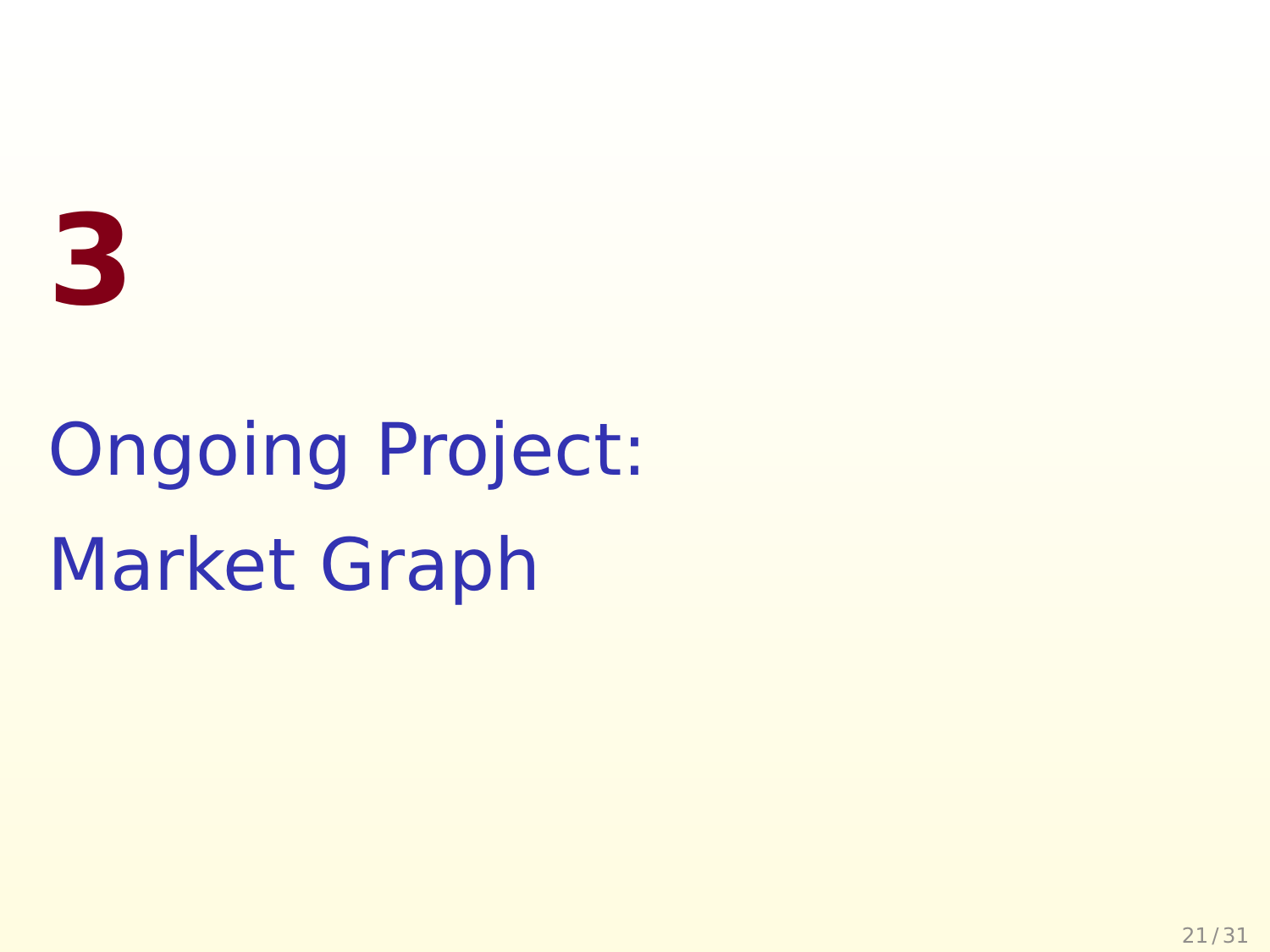### Market Graph

**Market Graph** is a graph of relations between people, businesses and products.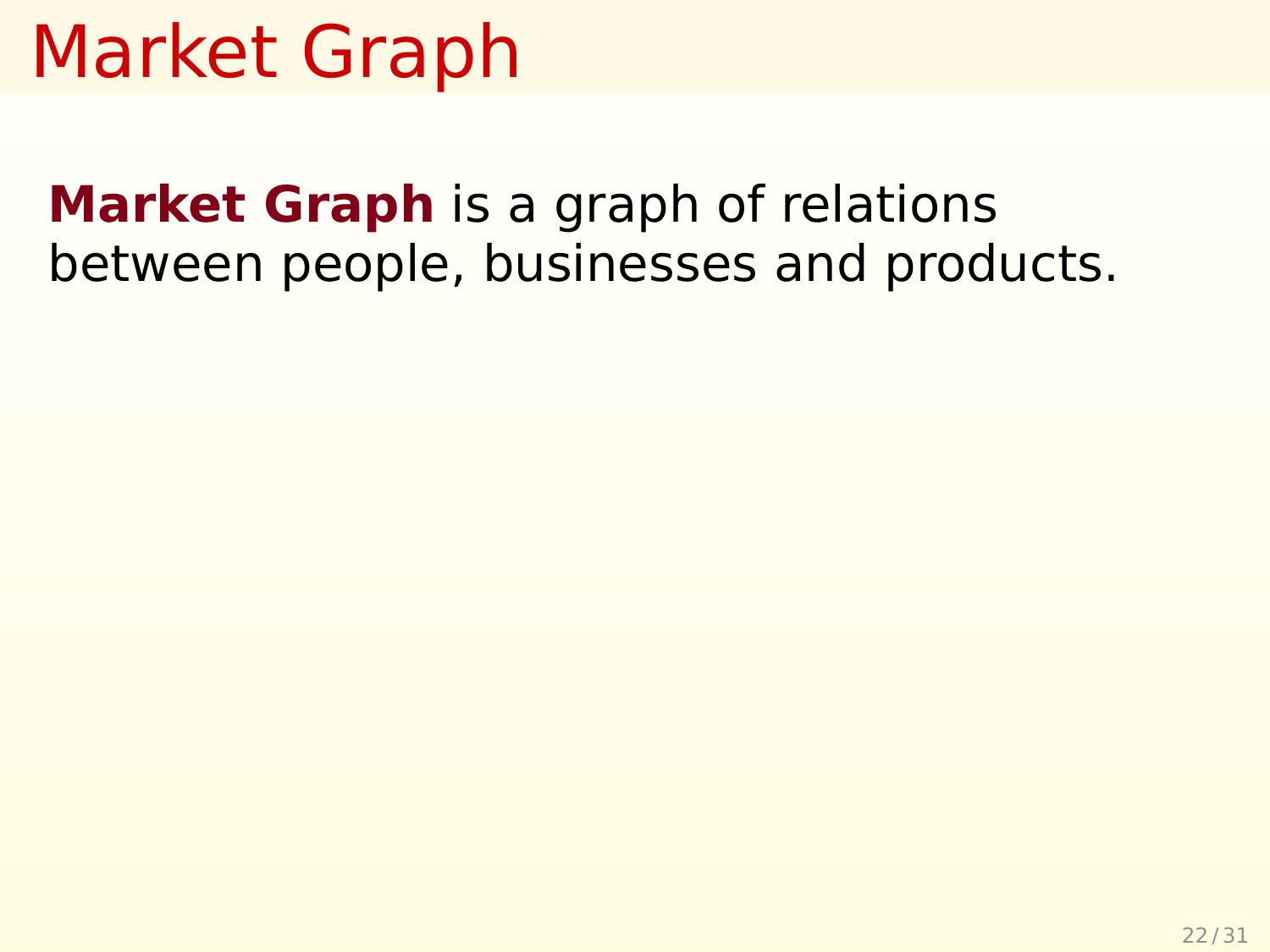### Market Graph

**Market Graph** is a graph of relations between people, businesses and products.

- **Transactions (I bought, I order)**
- Evaluation (I like, I hate, product rating)
- Demand (wishlists, problem list)
- **Authorship and employment**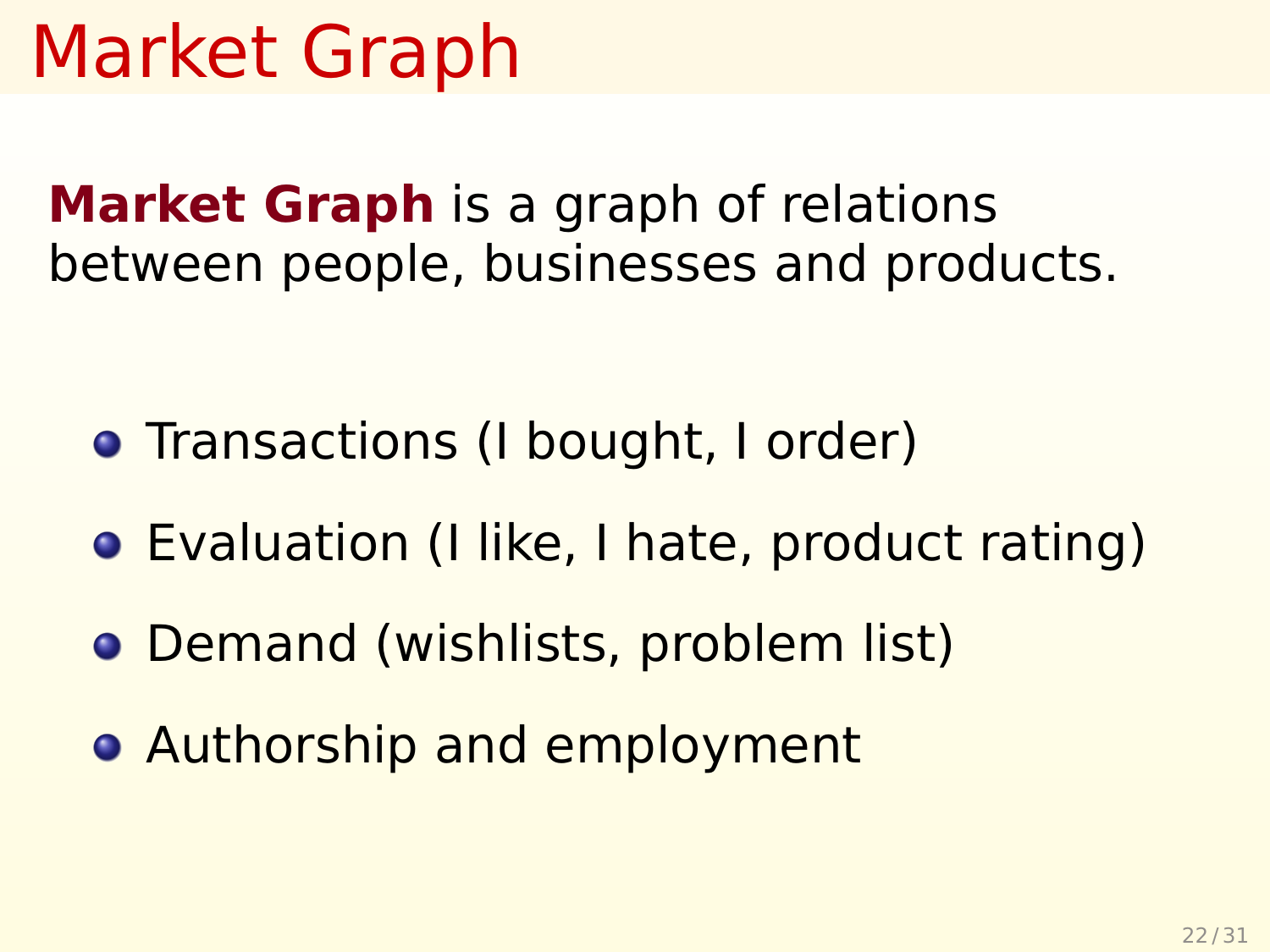### Applications of Market Graph

- **e** Recommendations
- Search
- **•** Ad targeting
- **•** Viral propagation
- **•** Demand generation
- **Platform for third-party applications**
- **Market computing**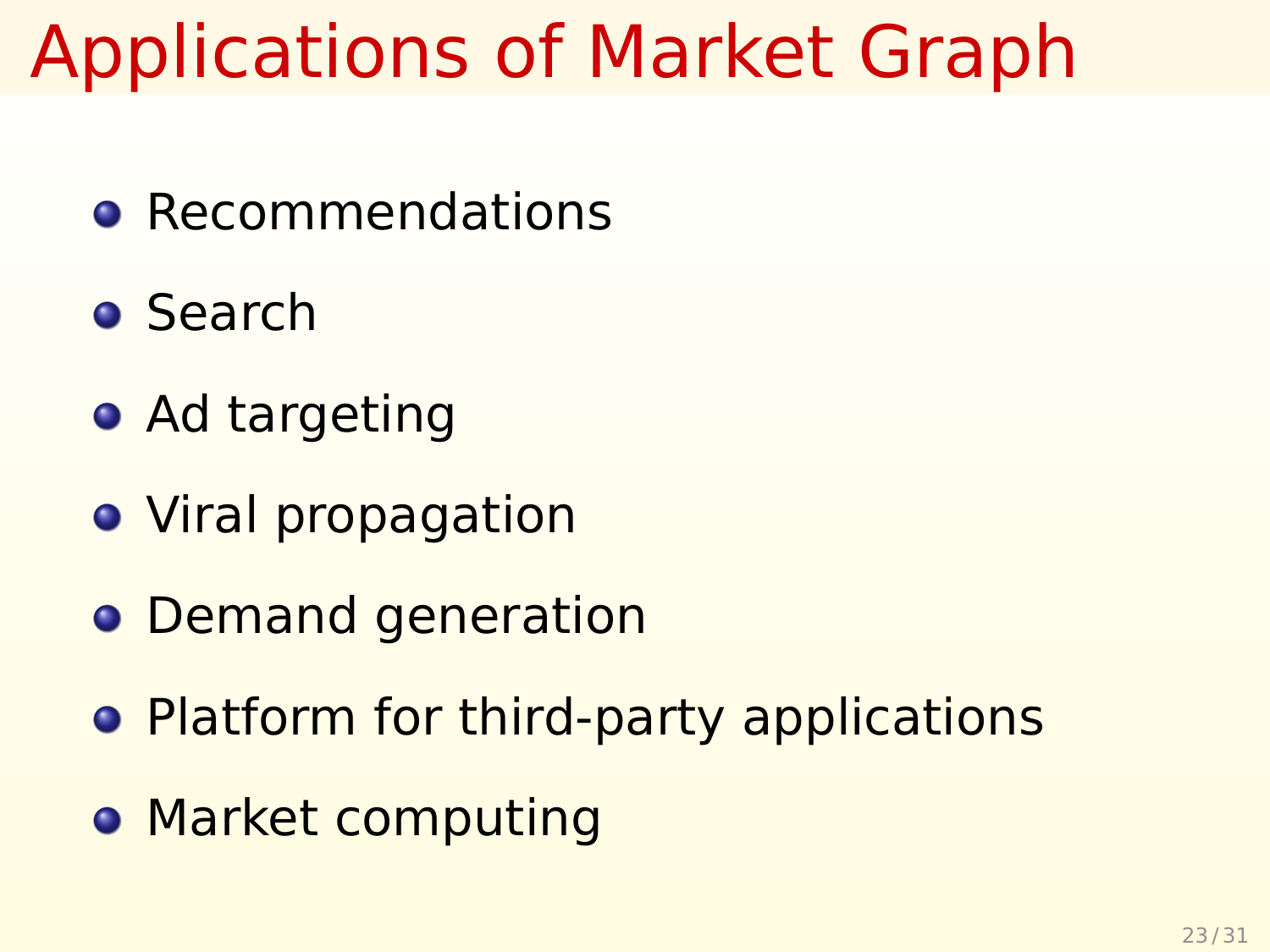### Market Graph: Questions

- **Business model and incentives**
- Centralized vs. decentralized?
- **•** Data reliability
- Publishing Market Graph data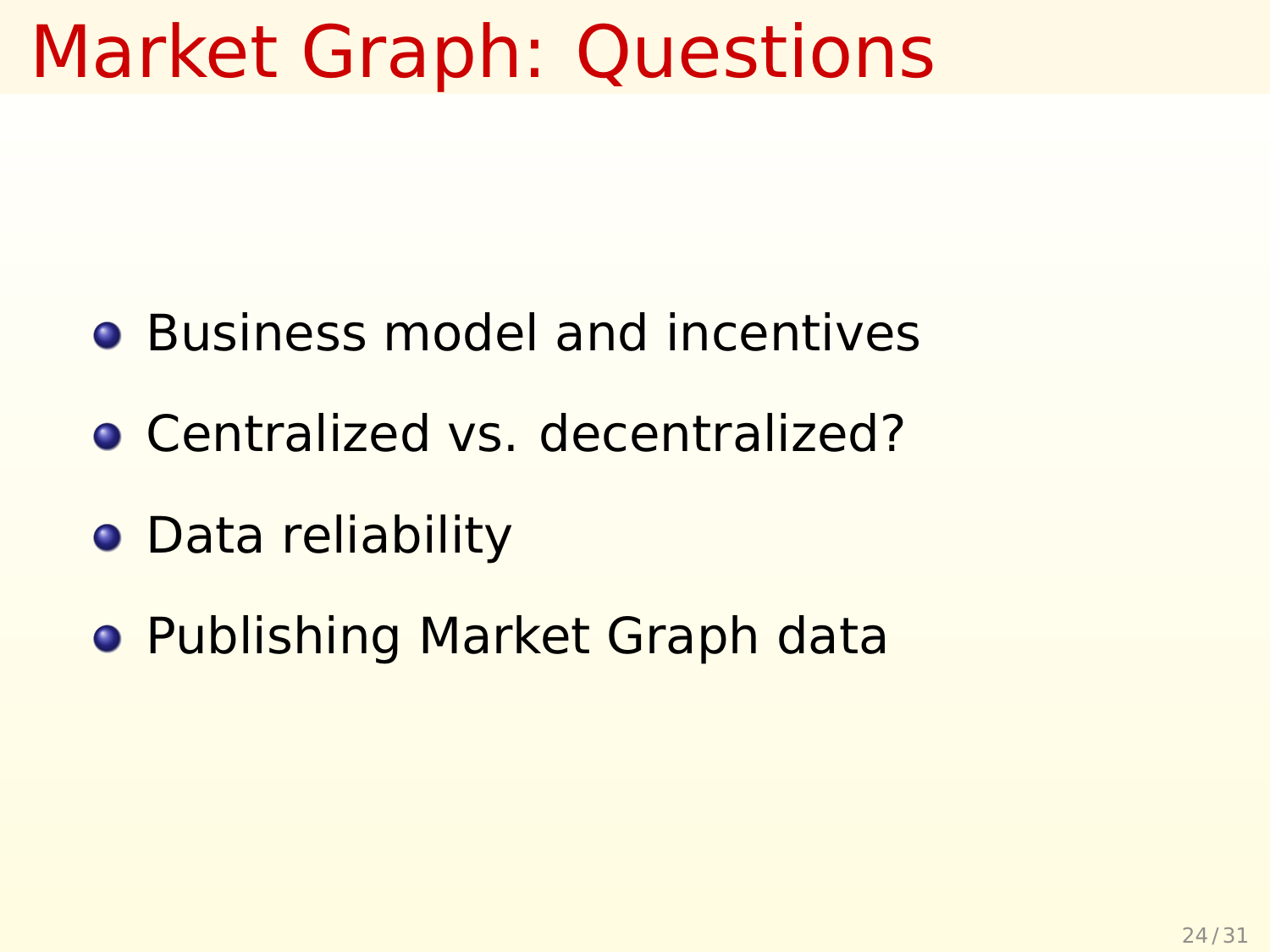# <span id="page-33-0"></span>**4** Thoughts on Future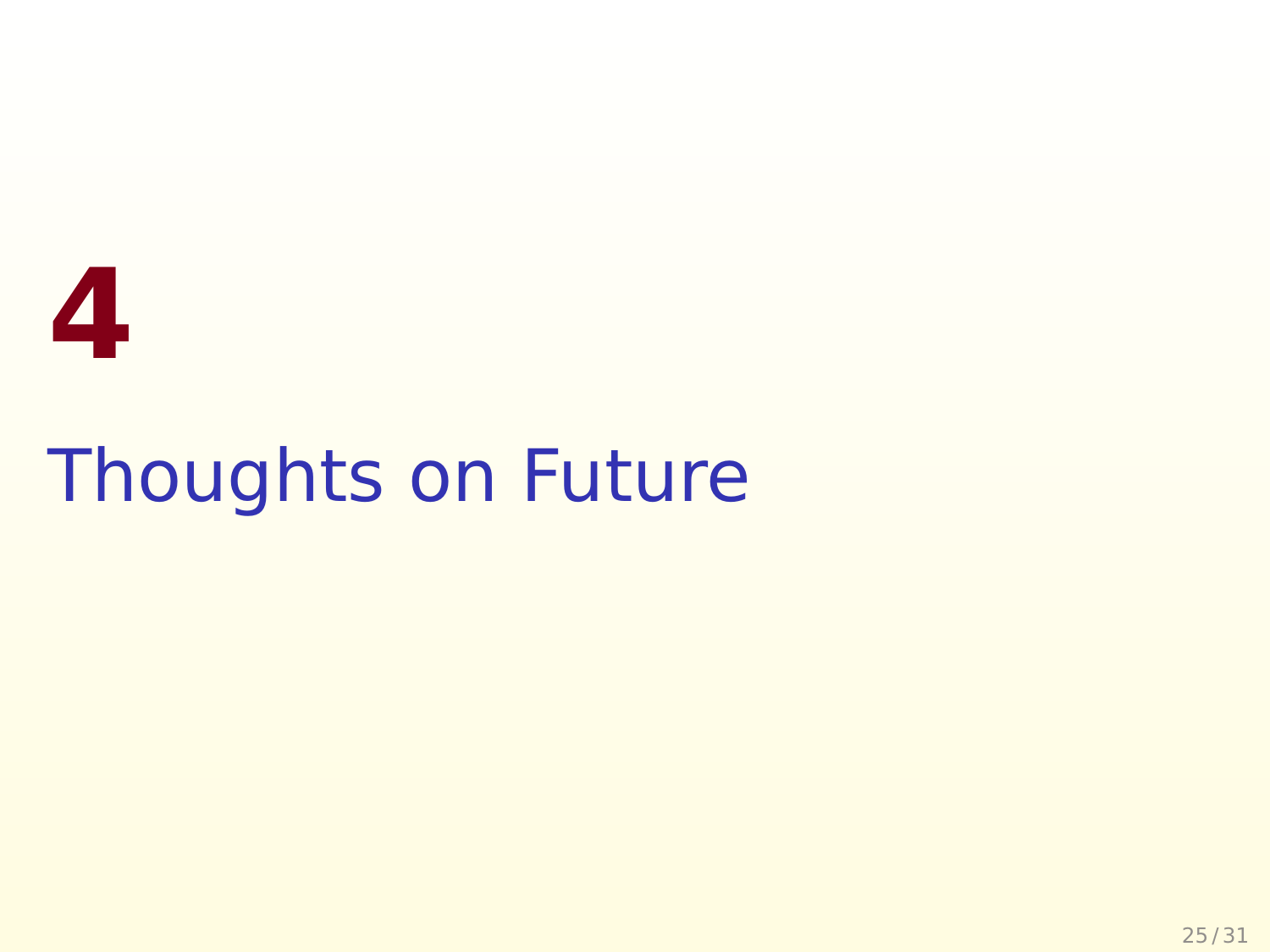### Emerging Technologies in the Web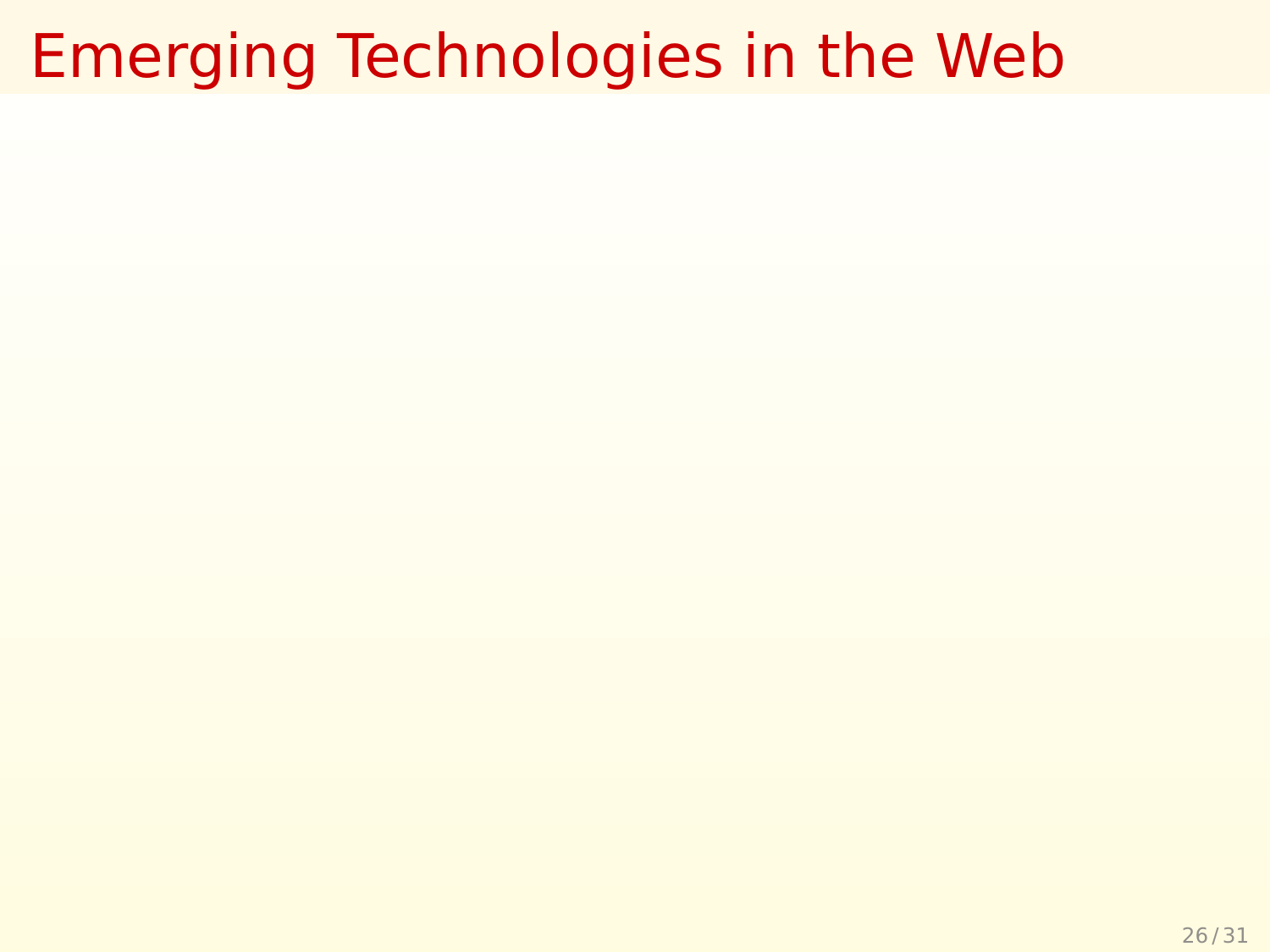### Emerging Technologies in the Web

- **O** Augmented reality, Geoweb
- Vector graphics, 3D
- **O** Internet TV, video
- **O** Ubiquitous computing
- **O** Semantic web
- **•** Artificial intelligence, question answering
- **O** Machine translation
- **O** Intelligent agents
- **O** New interfaces (HCI)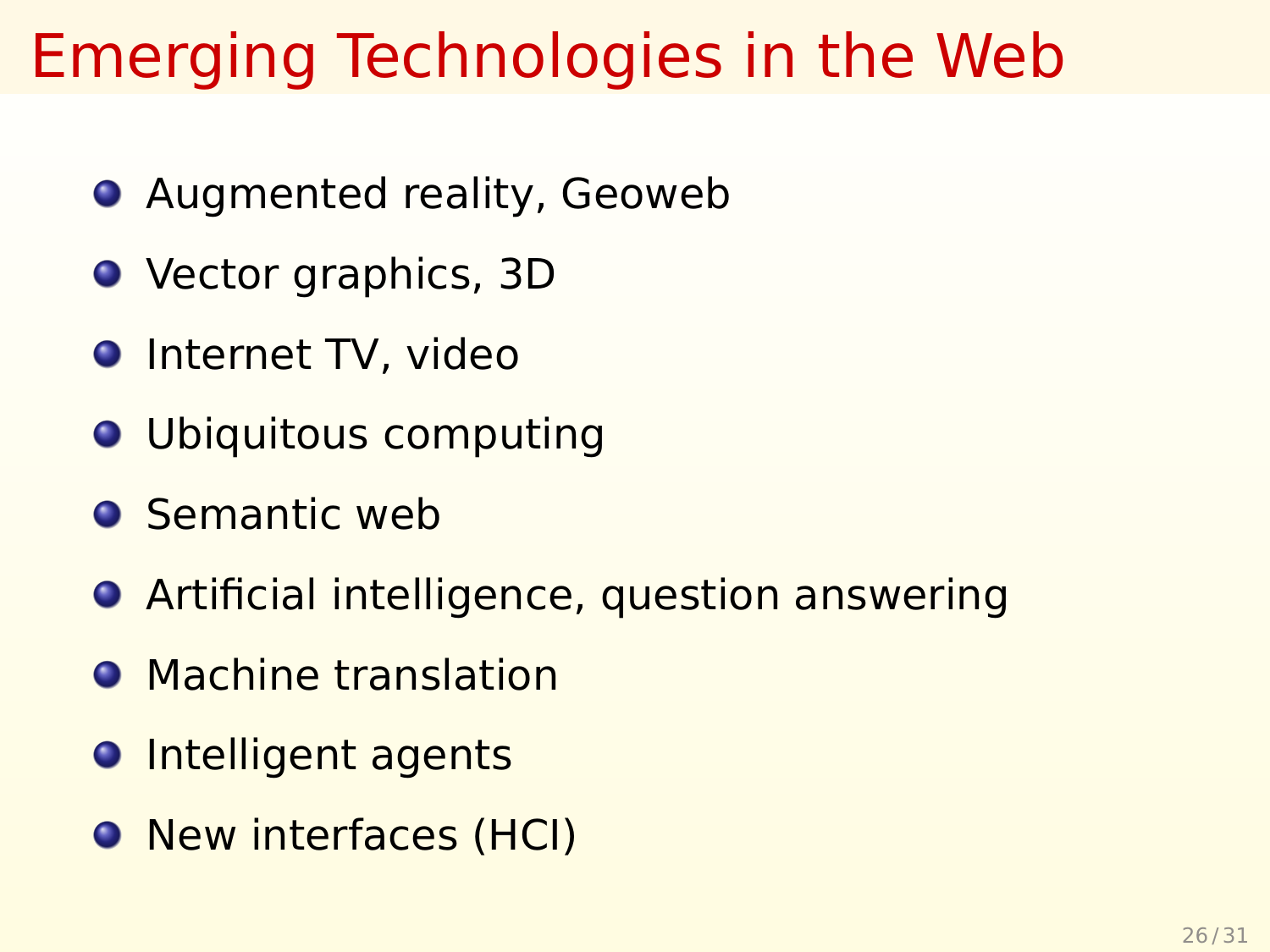- Web office: Google Docs, Zoho
- **Social platforms: Facebook, OpenSocial**
- DesktopTwo, Netvibes, iGoogle, myYahoo
- **Firefox Gran Paradiso**
- **O** CMS as Web OS?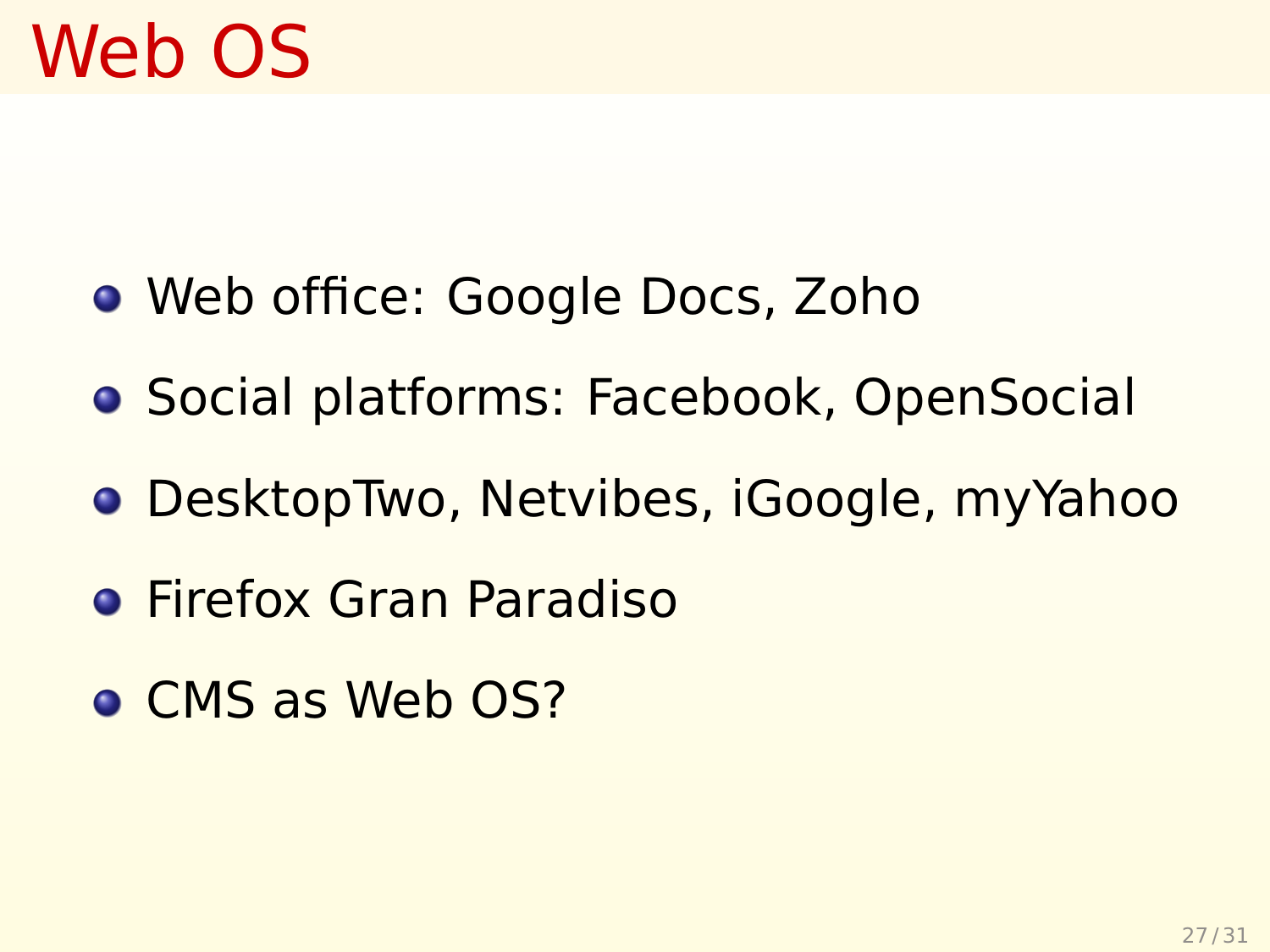### DataPortability.org



- Participants: Google, Facebook, Plaxo, Drupal, Netvibes, Mystrands, LinkedIn, Flickr, Six Apart, Twitter, Digg, Microsoft
- Started: November 2007
- **o** Standards involved: APML, FOAF, hCard, OAuth, OpenID, OPML, RDF, RSS, SIOC, XFN, XRI, and XDI.
- **Next goal: DataPortability reference** design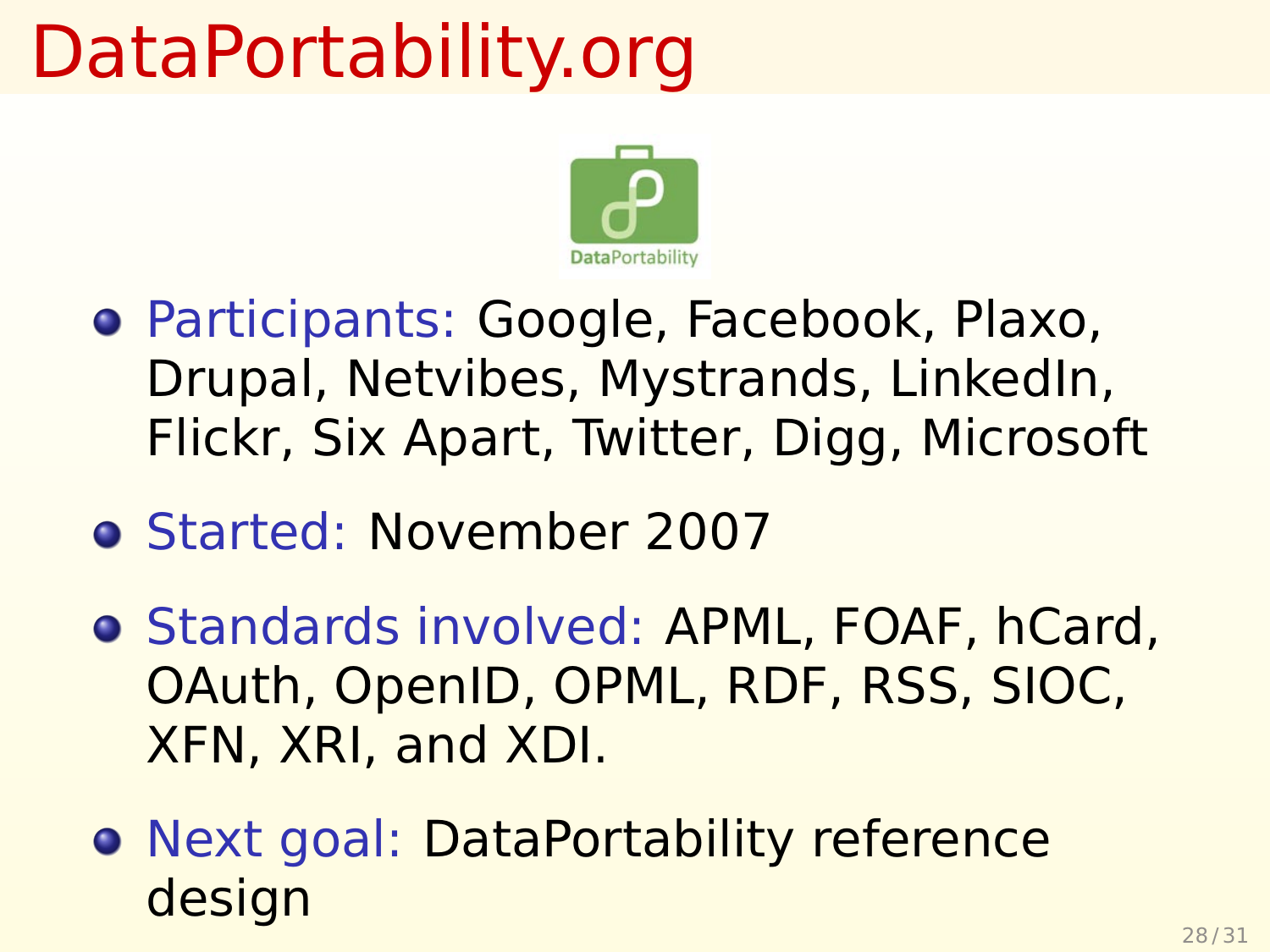### Links

#### Homepage <http://yury.name>

<http://businessconsumer.net/files/marketing-agenda.pdf> Research Agenda in Online Marketing [Working paper]

<http://yury.name/newweb.html> Tutorial "The New Web"

<http://yury.name/reputation.html> Tutorial "Reputation Systems"

<http://businessconsumer.net>

Our research project in online marketing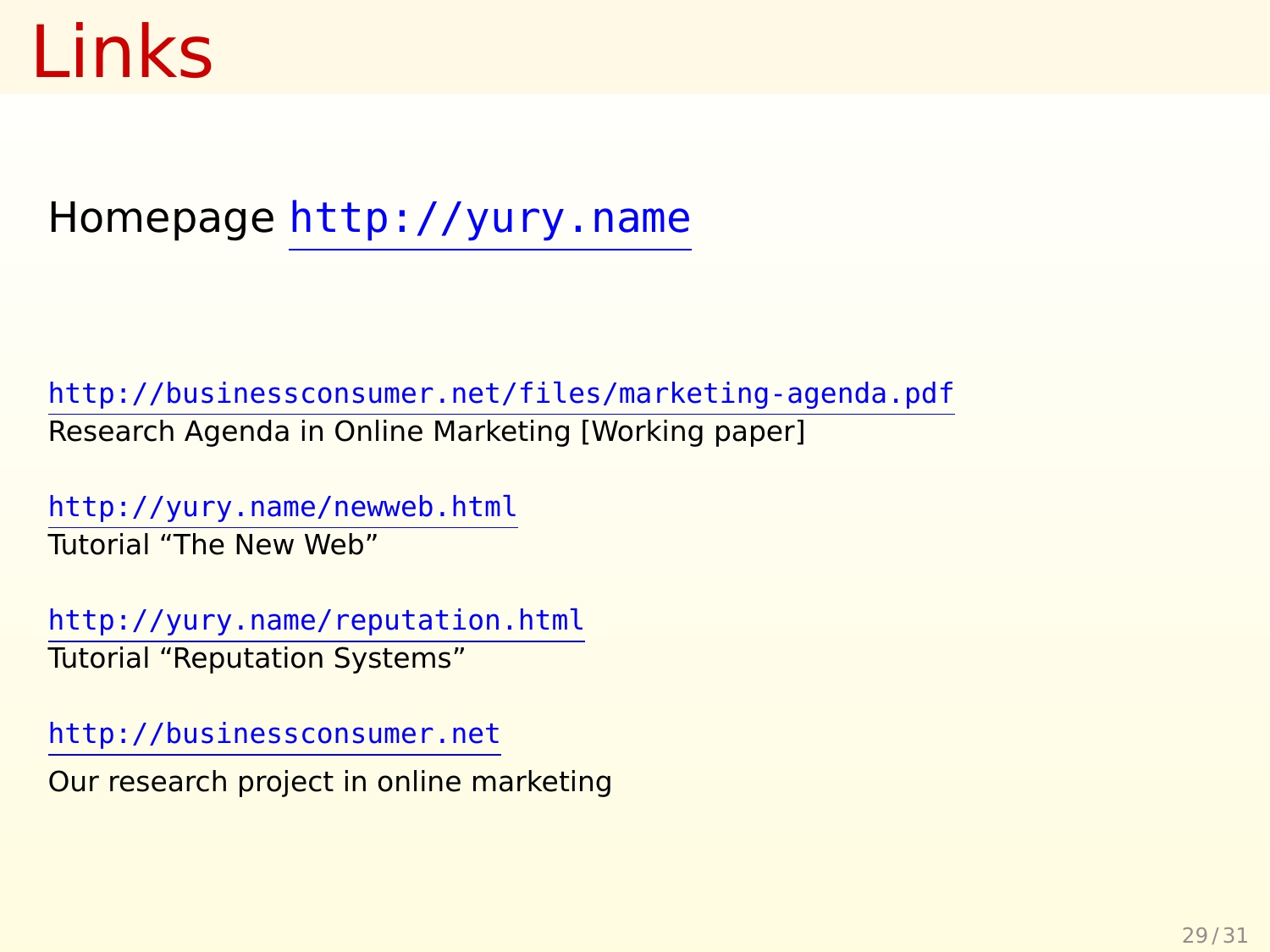### References

**Conferences:** WWW, WSDM, EC, Web 2.0 Expo, Web 2.0 Summit, The Next Web, Techcrunch50, ETech, TED

**Videos:** TED Talks (Jeff Bezos, Larry Lessig, Mena Trott, Jimmy Wales), OpenSocial Launch Event, Mark Zuckerberg (F8 Keynote)

**Blogs:** Techcrunch, ReadWriteWeb, Mashable!, Valleywag, Techmeme, VentureBeat, Greg Linden

**People:** Kevin Marks, Brad Fitzpatrick, Tantek Celik, David Recordon, Joseph Smarr, Matt Mullenweg, Mark Zuckerberg, Kevin Rose, Dries Buytaert, Chris Messina, Nova Spivack, Dick Hardt, Chris Saad